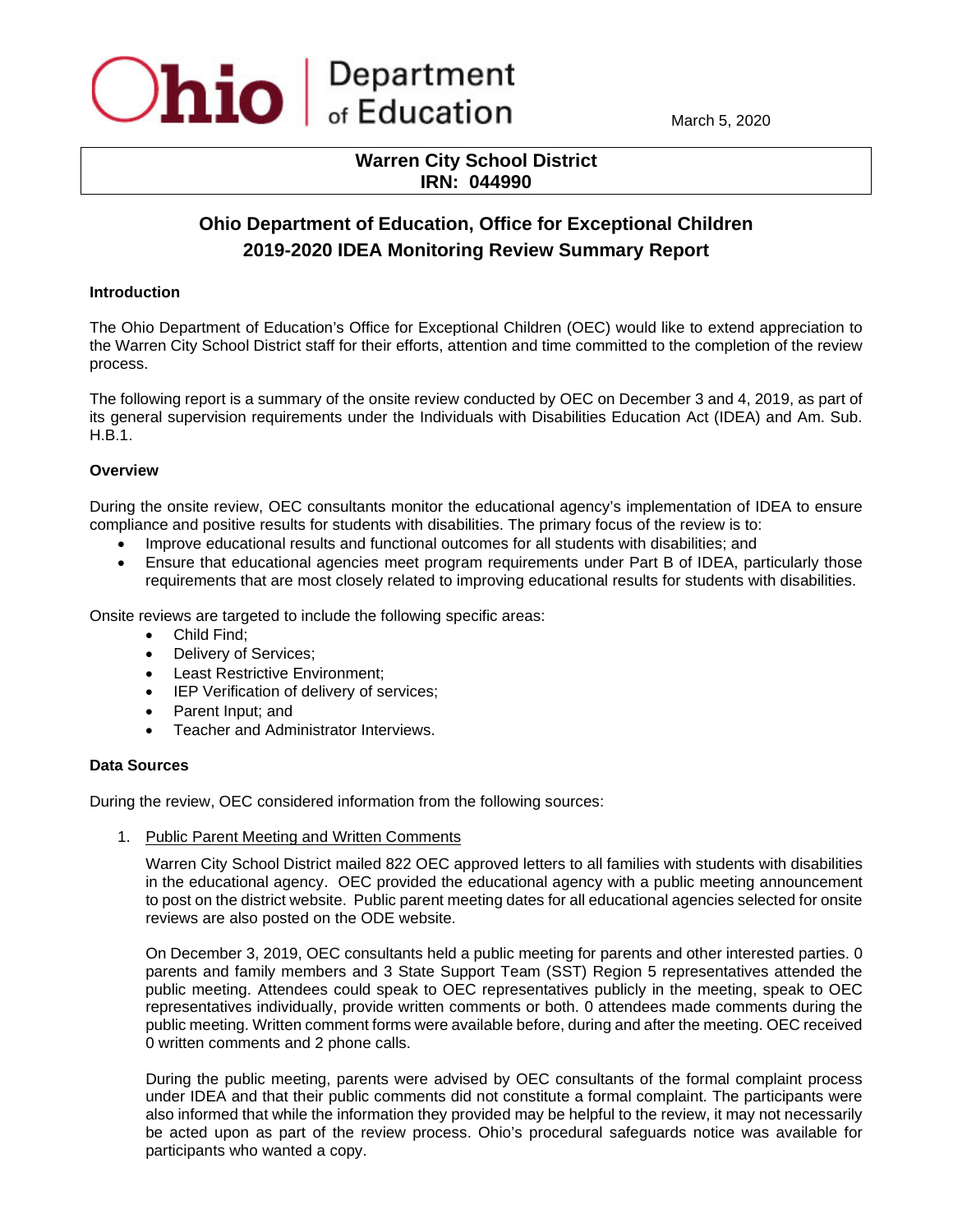## 2. Pre-Onsite Data Analysis

OEC conducted a comprehensive review which included district, building and grade level data; Special Education Performance Profile; Local Report Cards; Comprehensive Continuous Improvement Plan (CCIP); and Education Management Information System (EMIS) data. The data analysis assisted OEC in determining potential growth areas and educational agency strengths.

#### 3. Record Review/IEP Verification

Prior to the onsite visit, OEC consultants reviewed 23 records of students with disabilities. OEC selected records of students with disabilities from a variety of disability categories and ages. OEC conducted 14 IEP Verifications and some areas of concern were found regarding the implementation of the IEP within various classroom settings.

#### 4. Staff/Administrative Interviews

On December 3, 2019, OEC consultants held 13 sessions of interviews with 14 administrators and 105 teachers, school counselors, paraprofessionals, related services personnel and school psychologists. OEC interviews focused on the following review areas: Child Find; Delivery of Services; Least Restrictive Environment (LRE) and IEP alignment and Discipline.

## **Findings of Noncompliance**

A finding is made when noncompliance is identified with evaluation team report (ETR) and/or individualized education program (IEP) requirements. A noncompliance level of 30% or greater in any single area or in specific areas of concern found during the onsite review activities, a Corrective Action Plan (CAP) will need to be developed to address those areas. All noncompliance identified by OEC as part of the review (listed by subject area in the *OEC's Review Findings and Educational Agency Required Actions Table*) must be corrected as indicated in the *Evidence of Correction/Required Actions* column.

OEC provides separate written correspondence to the parent/guardian when action is required to correct findings of noncompliance for individual students. The educational agency will receive copies of this correspondence.

## **Corrective Action Plan (CAP)**

The educational agency will develop a CAP to address any items identified in this summary report. An approved form for the CAP will be provided by OEC or can be accessed on ODE's website by using the keyword search "Monitoring". The CAP developed by the educational agency must include the following:

- Activities to address all areas identified in this summary report;
- Documentation/evidence of implementation of the activities;
- Individuals responsible for implementing the activities;
- Resources needed:
- Completion dates; and
- Continued Plan for Improvement and/or Compliance.

The educational agency must submit the CAP by email to Raymond McCain within 30 school days from the date of this report. OEC will review the action plan submitted by the educational agency for approval. If OEC deems that a revision(s) is necessary, the educational agency will be required to revise and resubmit. The educational agency will be contacted by OEC and notified when the action plan has been approved.

## *CAP Due Date***: April 27, 2020**

## **OEC Trainings**

As part of the OEC monitoring process, Warren City School District personnel, as identified by OEC, are required to complete the Special Education Essentials 2019-20 training modules within the Learning Management System (LMS). OEC will provide specific instructions on completing these training modules during the Summary Report presentation. Participants must achieve a 75% or more on each quiz. Participants who do not achieve at least 75% will be contacted by the State Support Team (SST) for additional training.

*Completion of LMS Training Modules Due Date: (May 28, 2020)*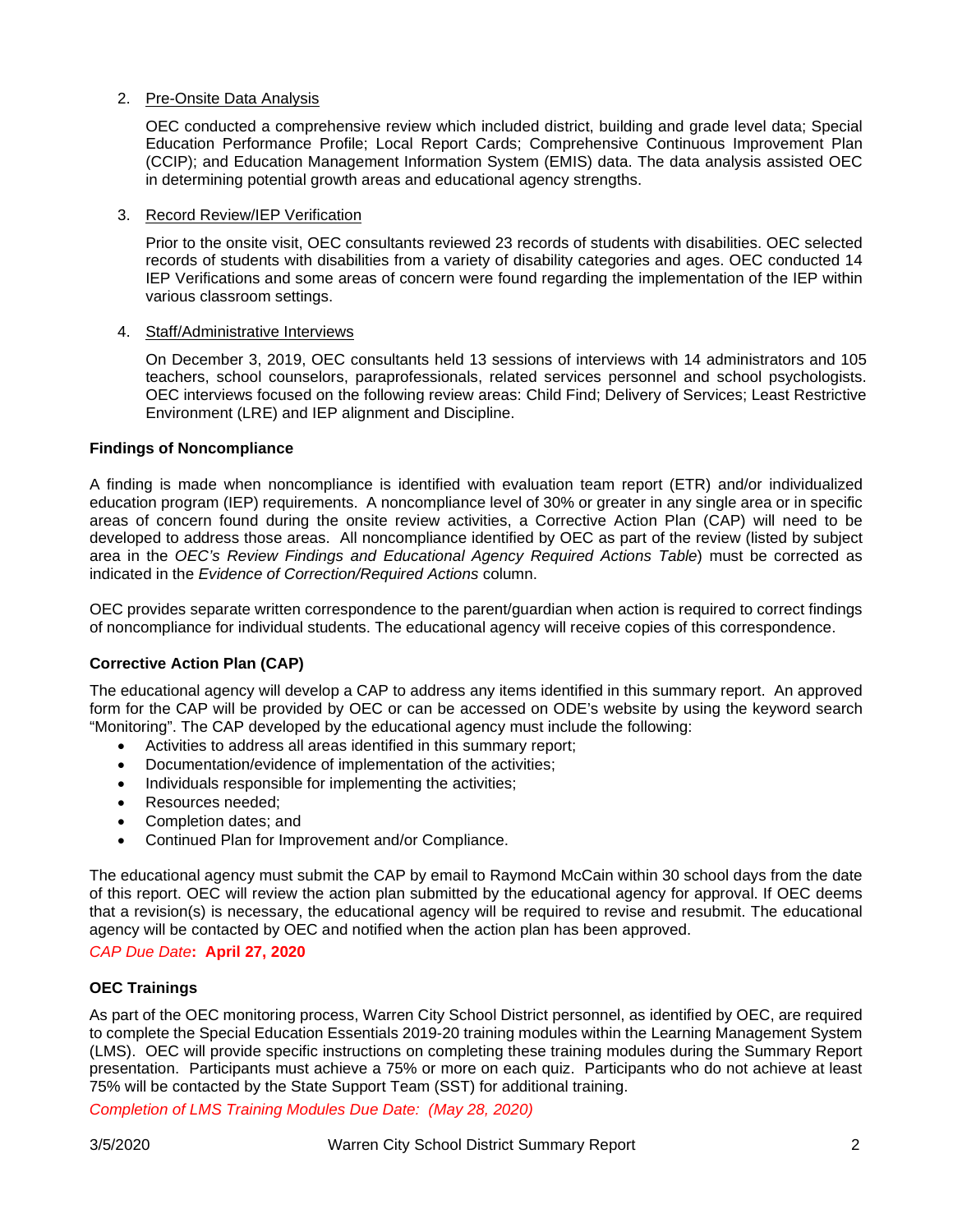## **Individual Correction**

The educational agency has **60 school days** from the date of this summary report to correct all identified findings of noncompliance for individual students, unless noted otherwise in the report. Detailed information on individual findings are provided in a separate report.

*Individual Correction Due Date: September 2, 2020*

#### **CAP Activities and Systemic Correction**

The educational agency will provide OEC with documentation verifying the educational agency's completion of all CAP activities and all systemic corrections noted in this summary report. OEC will verify systemic correction through the review of this documentation. If needed, OEC may request additional student records to review. *Completion of CAP Activities and Systemic Correction Due Date: February 1, 2021*

Once the educational agency has completed all action plan activities, the educational agency will use OEC's monitoring process to create and implement a Strategic Improvement Plan with the OEC and SST assistance.

For questions regarding the review, please contact:Raymond McCain, OEC Contact Consultant, at (614) 752- 1398, toll-free at (877) 644-6338, or by e-mail at [Raymond.mccain@education.ohio.gov.](mailto:Raymond.mccain@education.ohio.gov)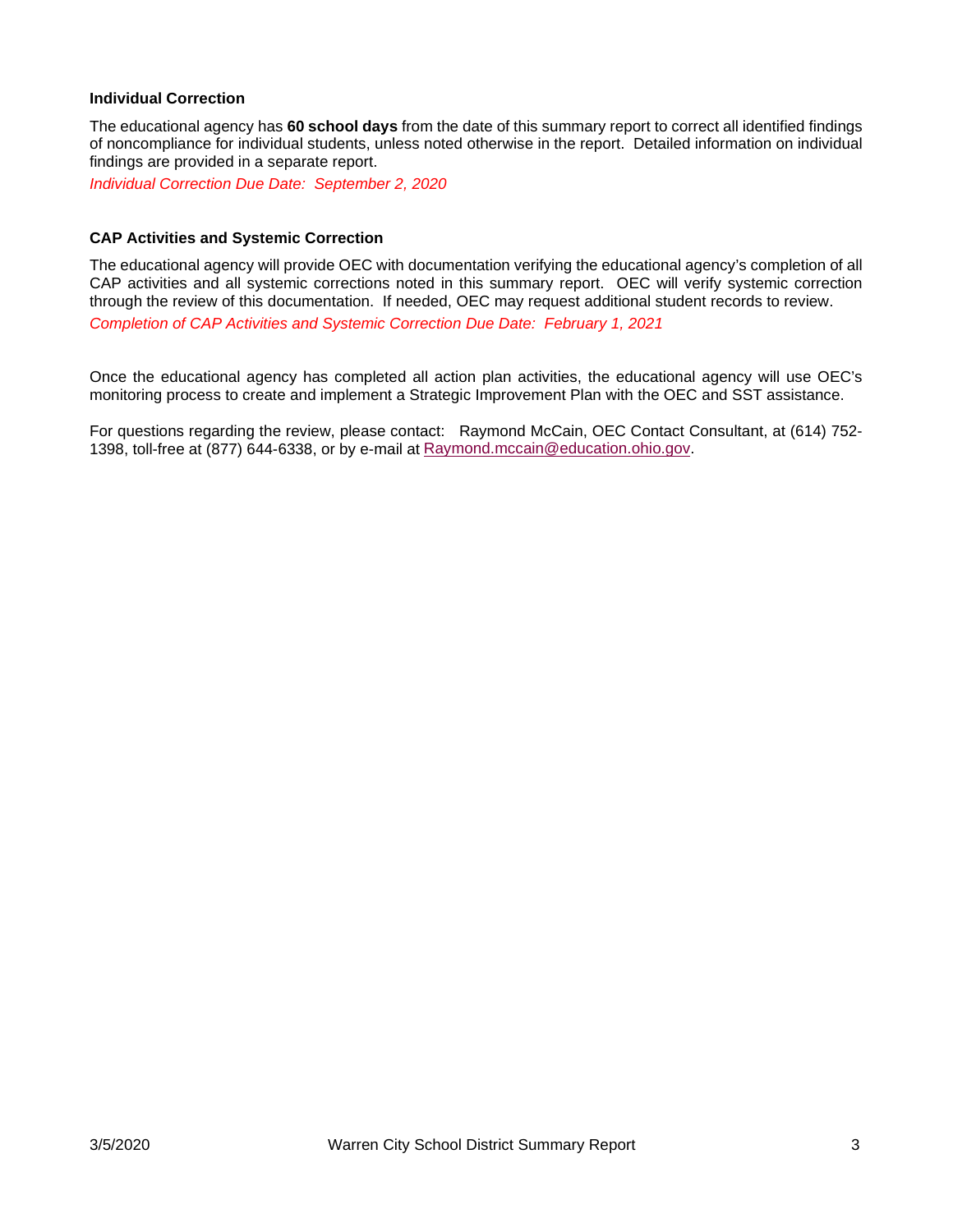## **OEC's Review Findings and Educational Agency Required Actions**

## **Component 1: Child Find**

*Each educational agency shall adopt and implement written policies and procedures approved by the Ohio Department of Education, Office for Exceptional Children, that ensure all children with disabilities residing within the educational agency, regardless of the severity of their disability, and who are in need of special education and related services are identified, located, and evaluated as required by the Individuals with Disabilities Education Improvement Act of 2004 and Federal Regulations at 34 C.F.R. Part 300 pertaining to child find, including the regulations at 34 C.F.R. 300.111 and 300.646 and Rule 3301-51-03 of the Ohio Operating Standards serving Children with Disabilities.* 

| <b>Record</b>                |                                           |                                                                                                                                                                                                                                                  | <b>Evidence of Correction</b>                                                                                                                                                                               | <b>Must be</b>                                                                |
|------------------------------|-------------------------------------------|--------------------------------------------------------------------------------------------------------------------------------------------------------------------------------------------------------------------------------------------------|-------------------------------------------------------------------------------------------------------------------------------------------------------------------------------------------------------------|-------------------------------------------------------------------------------|
| <b>Review</b><br><b>Item</b> | <b>Regulation 34</b><br><b>CFR or OAC</b> | <b>Evidence of Findings</b>                                                                                                                                                                                                                      | <b>Required Actions</b>                                                                                                                                                                                     | addressed in<br><b>CAP</b>                                                    |
| $CF-1$                       | 300.305(a) and                            | <b>Record Review</b>                                                                                                                                                                                                                             | <b>Individual Correction</b>                                                                                                                                                                                | $\boxtimes$ NA                                                                |
|                              | 3301-51-11<br>(c)(1)(a)                   | Preschool records were not reviewed.                                                                                                                                                                                                             | <b>NA</b>                                                                                                                                                                                                   |                                                                               |
|                              |                                           |                                                                                                                                                                                                                                                  | <b>Systemic Correction</b>                                                                                                                                                                                  |                                                                               |
|                              |                                           |                                                                                                                                                                                                                                                  | <b>NA</b>                                                                                                                                                                                                   |                                                                               |
| $CF-2$                       | 3301-51-06                                | <b>Record Review</b>                                                                                                                                                                                                                             | <b>Individual Correction</b>                                                                                                                                                                                | $\boxtimes$ Yes                                                               |
|                              |                                           | Four evaluations did not appropriately document<br>interventions provided to resolve concerns for the<br>child performing below grade-level standards.                                                                                           | OEC has verified that these students have a current<br>ETR in place, so no additional individual correction<br>is required.                                                                                 | The educational<br>agency needs to<br>address this finding<br>in a Corrective |
|                              |                                           | Interviews                                                                                                                                                                                                                                       | <b>Systemic Correction</b>                                                                                                                                                                                  | Action Plan.                                                                  |
|                              |                                           | Interview participants confirmed that, although<br>interventions are provided through various<br>processes across the district, the results are not<br>uniformly documented in ETRs.                                                             | The educational agency must submit evidence to<br>OEC of written procedures and practices regarding<br>documentation of intervention and supports<br>provided prior to completion of the initial evaluation |                                                                               |
|                              |                                           | Teachers also stated a need for a refresher course<br>over the Intervention Assistance Team (IAT)<br>process as a whole and another for the types of Tier<br>I, II and III interventions they can provide to the<br>student within the process.  | team report, or reevaluations, if applicable.                                                                                                                                                               |                                                                               |
|                              |                                           | <b>Other Considerations</b>                                                                                                                                                                                                                      |                                                                                                                                                                                                             |                                                                               |
|                              |                                           | It is recommended Warren City Schools develop a<br>procedure of checks and balances to ensure<br>interventions that are being provided to students<br>are correctly documented within the ETR as well as<br>in Part 2s Summary of Interventions. |                                                                                                                                                                                                             |                                                                               |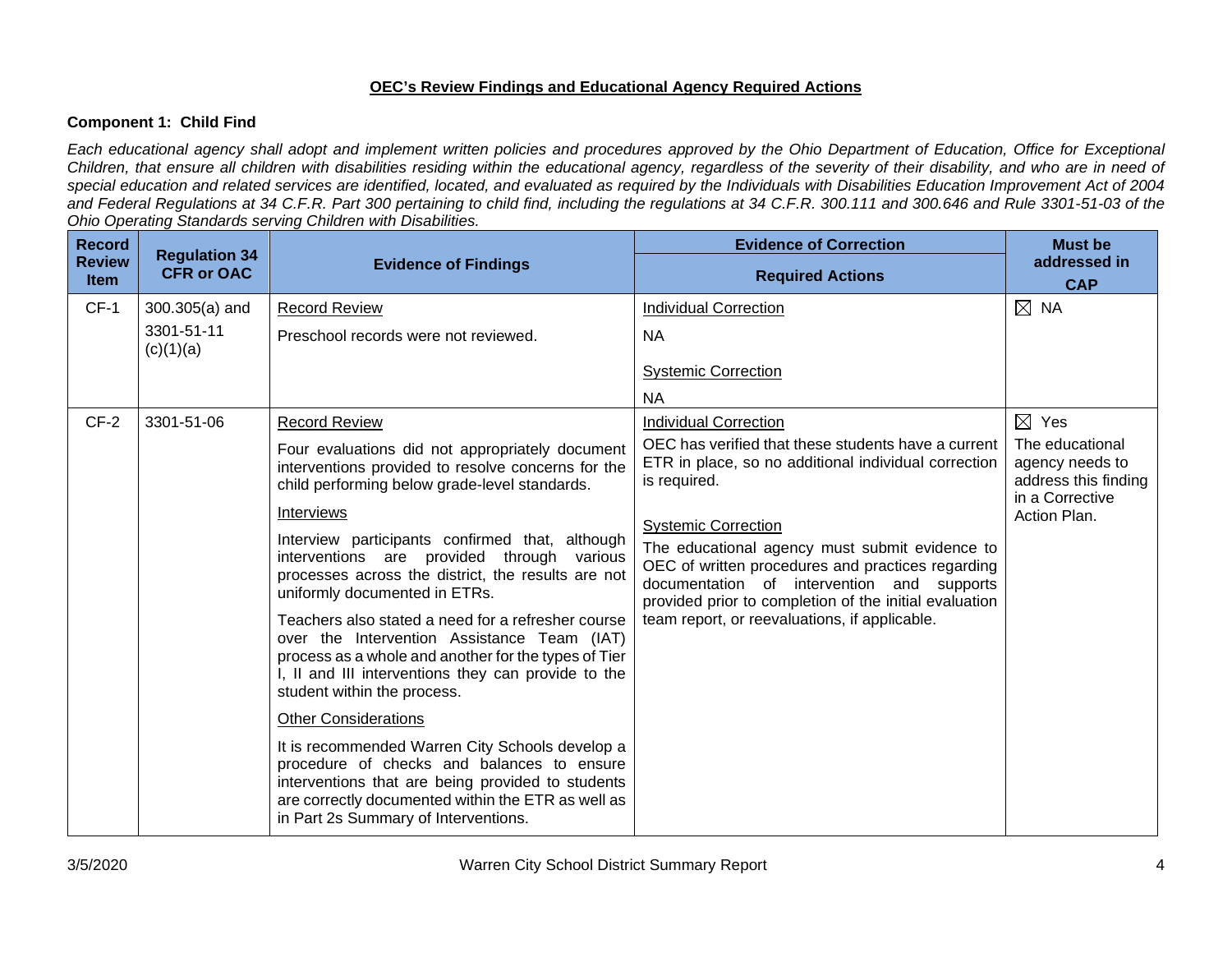| <b>Record</b><br><b>Review</b><br>Item | <b>Regulation 34</b><br><b>CFR or OAC</b> | <b>Evidence of Findings</b>                                                                                                                                                                                                                                                                                                                                                                                                                                                                                                                                                                                                                                                                                                                                                                                                                                                                                             | <b>Evidence of Correction</b><br><b>Required Actions</b>                                                                                                                                                                                                                                                                                                                                                                                                                                                                                                                                                                                                                                                                                                                                                       | <b>Must be</b><br>addressed in<br><b>CAP</b>                                                                                      |
|----------------------------------------|-------------------------------------------|-------------------------------------------------------------------------------------------------------------------------------------------------------------------------------------------------------------------------------------------------------------------------------------------------------------------------------------------------------------------------------------------------------------------------------------------------------------------------------------------------------------------------------------------------------------------------------------------------------------------------------------------------------------------------------------------------------------------------------------------------------------------------------------------------------------------------------------------------------------------------------------------------------------------------|----------------------------------------------------------------------------------------------------------------------------------------------------------------------------------------------------------------------------------------------------------------------------------------------------------------------------------------------------------------------------------------------------------------------------------------------------------------------------------------------------------------------------------------------------------------------------------------------------------------------------------------------------------------------------------------------------------------------------------------------------------------------------------------------------------------|-----------------------------------------------------------------------------------------------------------------------------------|
| $CF-3$                                 | 300.501(b)(1)<br>3301-51-06<br>(E)(2)(a)  | <b>Record Review</b><br>Three student records did not show evidence that<br>the parent was afforded the opportunity to<br>participate in the evaluation team planning<br>meeting.<br>Interviews<br>It was mentioned in the interview process that<br>intervention specialists did not know or were not<br>clear on the ETR process and would like to be more<br>involved in the entire ETR process.<br><b>Other Considerations</b><br>It is strongly recommended that Warren City<br>Schools develop an internal monitoring process<br>which contains procedures to ensure:<br>• Active team participation in the ETR planning<br>process and;<br>• Appropriate evaluation data are available.<br>In several cases, assessments included on the<br>planning form were not presented in Part 1 of the<br>ETR and, in other cases, assessments were<br>reported in Part 1 that were not included on the<br>planning form. | <b>Individual Correction</b><br>The educational agency must provide evidence that<br>the parent was involved or provided the opportunity<br>to participate in the evaluation planning process.<br>The evidence may include evaluation planning form,<br>prior written notice, parent invitation, referral form or<br>communication log.<br>If the educational agency cannot provide<br>documentation that the parent was involved or<br>provided the opportunity to participate in the<br>evaluation planning process, the educational<br>agency must conduct a reevaluation planning<br>meeting with the parent.<br><b>Systemic Correction</b><br>The educational agency must submit evidence to<br>OEC of written procedures and practices that<br>include the parent in the evaluation planning<br>process. | $\boxtimes$ No<br>The educational<br>agency does not<br>need to address<br>this finding in a<br><b>Corrective Action</b><br>Plan. |
| $CF-4$                                 | 300.300                                   | <b>Record Review</b><br>Eight student records did not provide evidence of<br>parental consent obtained prior to new testing.<br>Interviews<br>During the interview sessions, it was brought to our<br>attention the reason for consent over the phone<br>was due to the population and special<br>circumstances with which Warren City Schools<br>deals.                                                                                                                                                                                                                                                                                                                                                                                                                                                                                                                                                                | <b>Individual Correction</b><br>The educational agency must provide evidence that<br>the parent provided informed, written consent for<br>evaluation, based upon the planning form. Or the<br>agency must show documented repeated attempts<br>to obtain informed, written consent to which the<br>parent did not respond.<br>The evidence may include, prior written notice,<br>parent invitation, communication log, or other<br>documented attempts to obtain parental informed,<br>written consent.                                                                                                                                                                                                                                                                                                        | $\boxtimes$ Yes<br>The educational<br>agency needs to<br>address this finding<br>in a Corrective<br>Action Plan.                  |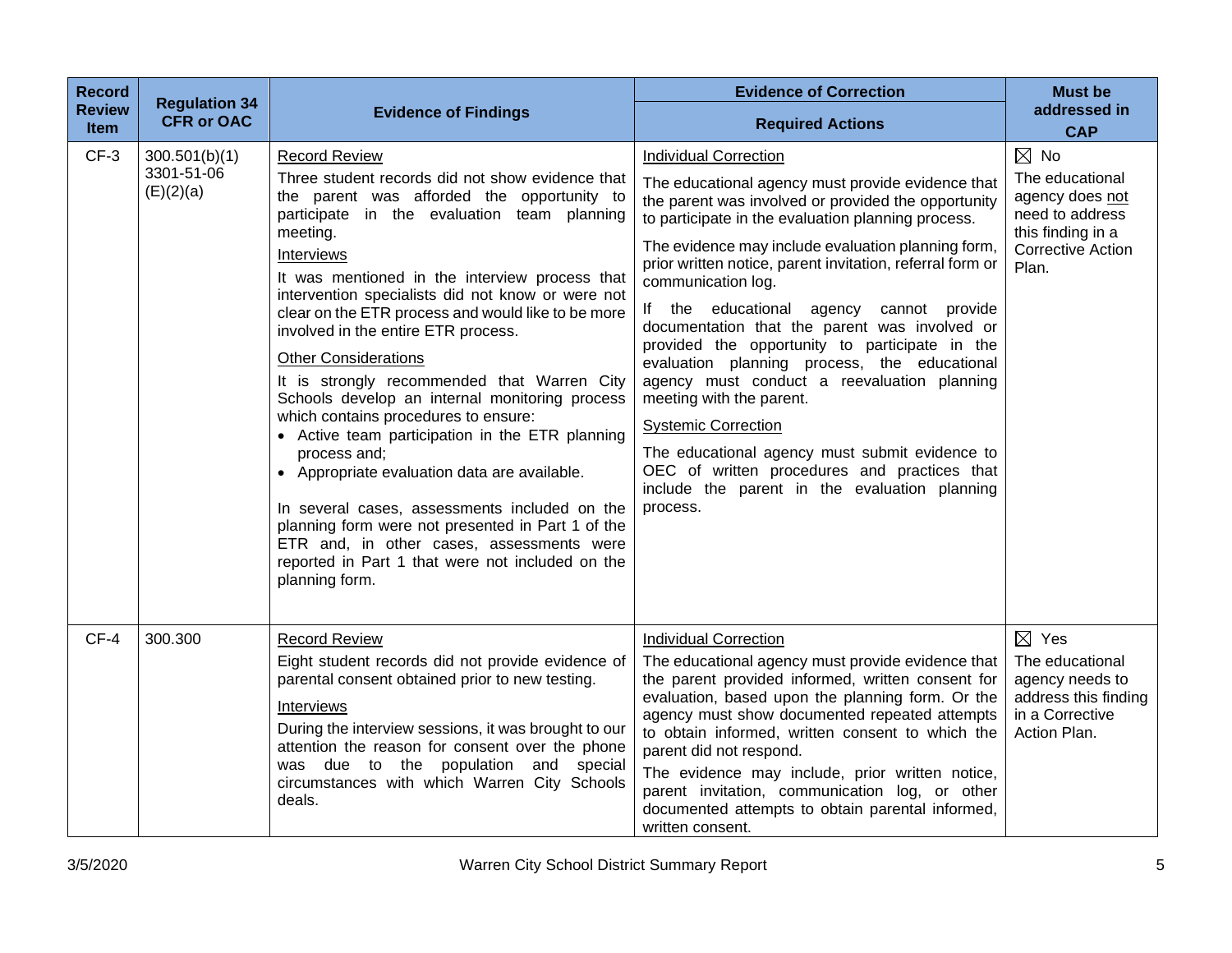| <b>Record</b>         | <b>Regulation 34</b>                  |                                                                                                                                                                                                                                                       | <b>Evidence of Correction</b>                                                                                                                                                                                                                                                                       | <b>Must be</b>                                                                |
|-----------------------|---------------------------------------|-------------------------------------------------------------------------------------------------------------------------------------------------------------------------------------------------------------------------------------------------------|-----------------------------------------------------------------------------------------------------------------------------------------------------------------------------------------------------------------------------------------------------------------------------------------------------|-------------------------------------------------------------------------------|
| <b>Review</b><br>Item | <b>CFR or OAC</b>                     | <b>Evidence of Findings</b>                                                                                                                                                                                                                           | <b>Required Actions</b>                                                                                                                                                                                                                                                                             | addressed in<br><b>CAP</b>                                                    |
|                       |                                       | <b>Other Considerations</b><br>Several of the PR-05s were signed by the parent<br>with the statement "Via phone conference."<br>Informed written consent must be written consent<br>by the parent.                                                    | If the educational agency cannot provide<br>documentation that the parent provided informed,<br>written consent for evaluation, or did not respond to<br>repeated attempts to obtain consent, the agency<br>conduct<br>reevaluation<br>including<br>must<br>a<br>documentation of parental consent. |                                                                               |
|                       |                                       | Warren City Schools will need to develop written<br>policy outlining the process they will undergo to<br>ensure informed written consent is provided by the<br>parent.                                                                                | <b>Systemic Correction</b><br>The educational agency must submit evidence to<br>OEC of written procedures and practices for<br>obtaining parental consent obtained prior to new<br>testing or policies and practices for moving forward<br>when parents will not participate.                       |                                                                               |
| $CF-5$                | 300.304(c)(4)                         | <b>Record Review</b>                                                                                                                                                                                                                                  | <b>Individual Correction</b>                                                                                                                                                                                                                                                                        | $\boxtimes$ Yes                                                               |
|                       | 3301-51-01<br>3301-51-06<br>(E)(2)(a) | Seventeen (17) evaluations did not provide<br>evidence that the evaluation addresses all areas<br>related to the suspected disability.                                                                                                                | The educational agency will convene the ETR<br>teams to conduct a reevaluation and provide<br>evidence that the evaluation addresses all areas                                                                                                                                                      | The educational<br>agency needs to<br>address this finding<br>in a Corrective |
|                       |                                       | Interviews                                                                                                                                                                                                                                            | related to the suspected disability.                                                                                                                                                                                                                                                                | Action Plan.                                                                  |
|                       |                                       | Staff members stated that no guidance has been<br>provided regarding the compliant way for them to<br>complete any Part 1 they were assigned to                                                                                                       | <b>Systemic Correction</b><br>The educational agency must submit evidence to<br>OEC of written procedures and practices to provide                                                                                                                                                                  |                                                                               |
|                       |                                       | complete by the School Psychologist.                                                                                                                                                                                                                  | evidence that the evaluation addresses all areas                                                                                                                                                                                                                                                    |                                                                               |
|                       |                                       | <b>Other Considerations</b><br>Warren City Schools must develop an internal                                                                                                                                                                           | related to the suspected disability.                                                                                                                                                                                                                                                                |                                                                               |
|                       |                                       | monitoring process which contains procedures to<br>ensure:                                                                                                                                                                                            |                                                                                                                                                                                                                                                                                                     |                                                                               |
|                       |                                       | • Active team participation in the ETR planning<br>process:                                                                                                                                                                                           |                                                                                                                                                                                                                                                                                                     |                                                                               |
|                       |                                       | • Appropriate evaluation data is available; and                                                                                                                                                                                                       |                                                                                                                                                                                                                                                                                                     |                                                                               |
|                       |                                       | • Assessments identified on the Planning form are<br>being completed and represented in a Part 1.<br>In several cases, assessments included on the<br>planning form were not presented in Part 1 of the<br>ETR, and, in other cases, assessments were |                                                                                                                                                                                                                                                                                                     |                                                                               |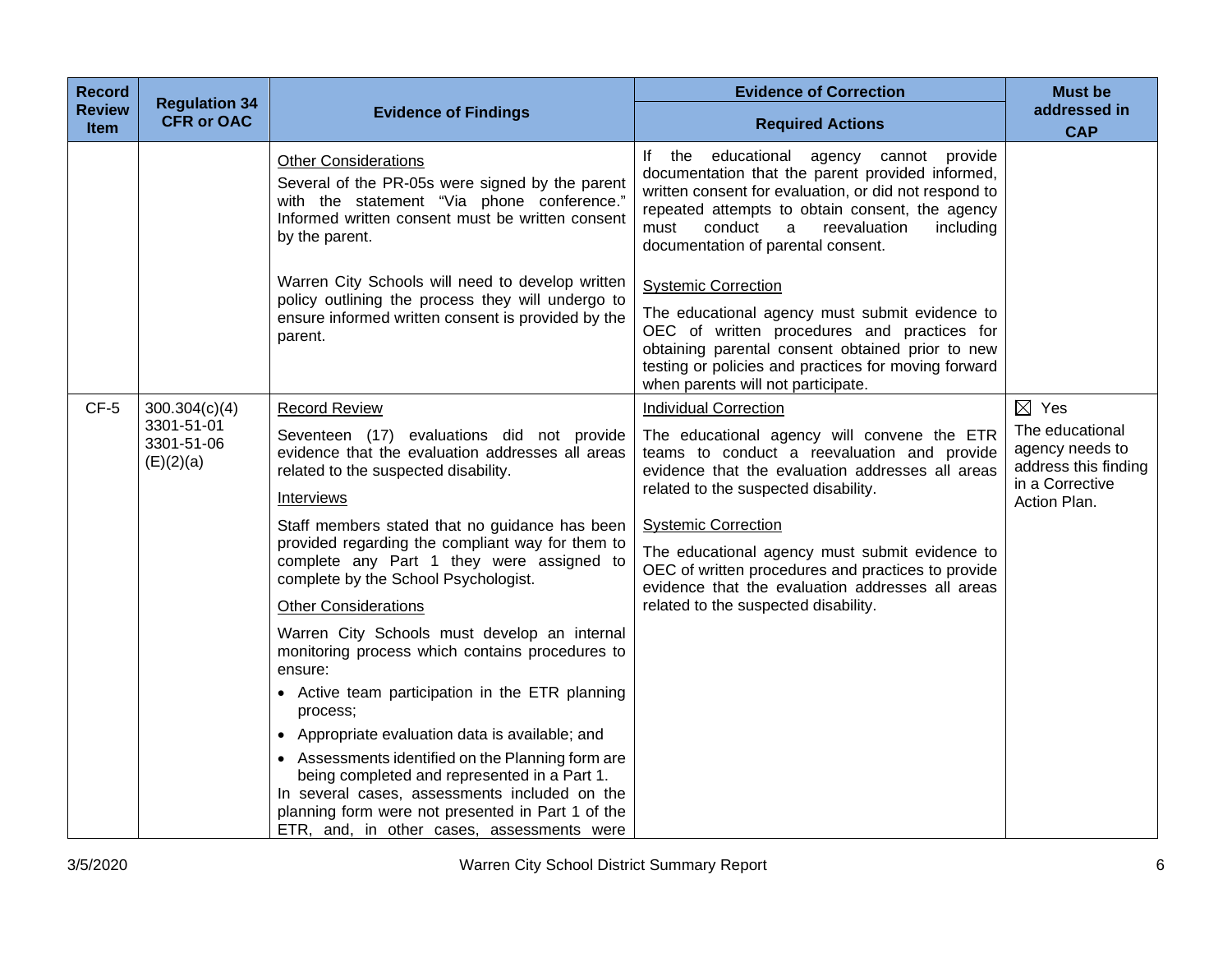| <b>Record</b>                | <b>Regulation 34</b> |                                                                                                                                                                                                                                                                                                                                                                                                                                                                                                                           | <b>Evidence of Correction</b>                                                                                                                                                                                                                                                                                                                                                                                                                                                                                                   | <b>Must be</b>                                                                                                   |
|------------------------------|----------------------|---------------------------------------------------------------------------------------------------------------------------------------------------------------------------------------------------------------------------------------------------------------------------------------------------------------------------------------------------------------------------------------------------------------------------------------------------------------------------------------------------------------------------|---------------------------------------------------------------------------------------------------------------------------------------------------------------------------------------------------------------------------------------------------------------------------------------------------------------------------------------------------------------------------------------------------------------------------------------------------------------------------------------------------------------------------------|------------------------------------------------------------------------------------------------------------------|
| <b>Review</b><br><b>Item</b> | <b>CFR or OAC</b>    | <b>Evidence of Findings</b>                                                                                                                                                                                                                                                                                                                                                                                                                                                                                               | <b>Required Actions</b>                                                                                                                                                                                                                                                                                                                                                                                                                                                                                                         | addressed in<br><b>CAP</b>                                                                                       |
|                              |                      | reported in Part 1 that were not included on the<br>planning form. All assessments and data listed for<br>evaluation on the ETR planning form, and agreed<br>upon by the parent, must appear $-$ in some form $-$<br>in a Part 1 evaluator's assessment.<br>Questionnaires and checklists provide information<br>for the team; however, they must be included in a<br>team member's Part 1 report and summarized in<br>Part 2.                                                                                            |                                                                                                                                                                                                                                                                                                                                                                                                                                                                                                                                 |                                                                                                                  |
| CF-6                         | 300.306(c)           | <b>Record Review</b><br>Thirteen (13) evaluations did not show evidence of<br>clearly stating the summary of assessment results.<br><b>Other Considerations</b><br>The information from Part 1 was not summarized in<br>a clear and concise manner in Part 2. In some<br>instances, the information was entirely omitted.<br>Information in Part 1 must be brought forward to<br>Part 2 in a manner that can be clearly understood<br>by the parent and used by the IEP team to develop<br>meaningful goals and services. | <b>Individual Correction</b><br>The educational agency will reconvene the ETR<br>teams to conduct a reevaluation and provide a clear<br>and concise summary of the data and assessment<br>conducted that meets the requirements of 3301-51-<br>06 (G) (Summary of information). The IEP team<br>must consider the results of this reevaluation.<br><b>Systemic Correction</b><br>The educational agency must submit evidence to<br>OEC of written procedures and practices regarding<br>summary of data and assessment results. | $\boxtimes$ Yes<br>The educational<br>agency needs to<br>address this finding<br>in a Corrective<br>Action Plan. |
| CF-7                         | 300.306(c)           | <b>Record Review</b><br>Seven evaluation team reports did not contain a<br>clear and succinct description of educational<br>needs.<br><b>Other Considerations</b><br>Educational needs were sometimes generic in<br>$\bullet$<br>nature and did not address the child's<br>individualized needs.<br>Sometimes educational needs were stated in<br>Part 1 but were not included into the Part 2<br>summary.                                                                                                                | <b>Individual Correction</b><br>The educational agency will reconvene the ETR<br>teams to conduct a reevaluation and provide a clear<br>and succinct description of the student's educational<br>needs. The IEP team must consider the results of<br>this reevaluation.<br><b>Systemic Correction</b><br>The educational agency must submit evidence to<br>OEC of written procedures and practices regarding<br>description of educational needs.                                                                               | $\boxtimes$ Yes<br>The educational<br>agency needs to<br>address this finding<br>in a Corrective<br>Action Plan. |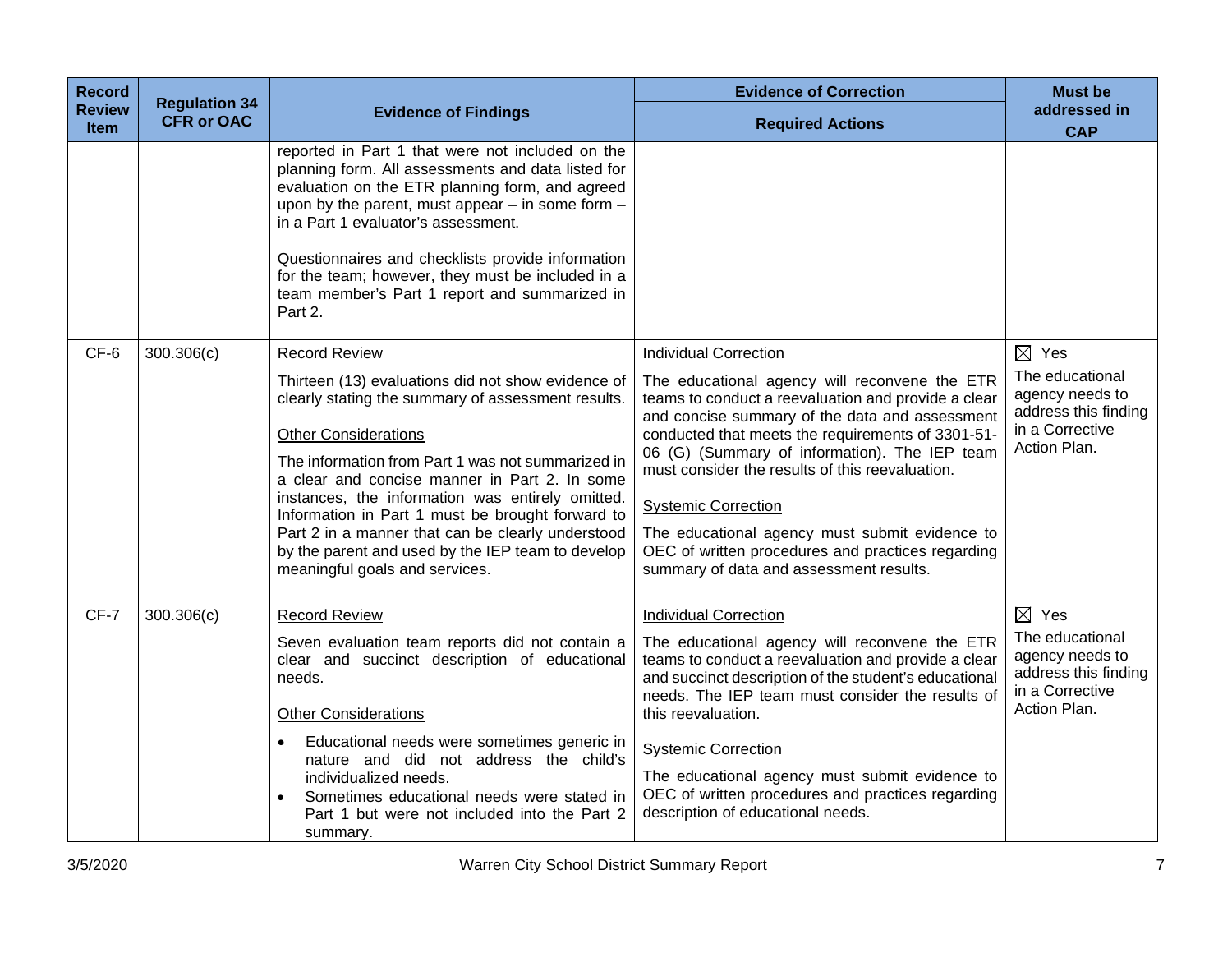| <b>Record</b>                | <b>Regulation 34</b>  |                                                                                                                                                                                                                                                               | <b>Evidence of Correction</b>                                                                                                                                                                                                                                                                                                                                                                                                                                                 | <b>Must be</b>                                                                                                  |
|------------------------------|-----------------------|---------------------------------------------------------------------------------------------------------------------------------------------------------------------------------------------------------------------------------------------------------------|-------------------------------------------------------------------------------------------------------------------------------------------------------------------------------------------------------------------------------------------------------------------------------------------------------------------------------------------------------------------------------------------------------------------------------------------------------------------------------|-----------------------------------------------------------------------------------------------------------------|
| <b>Review</b><br><b>Item</b> | <b>CFR or OAC</b>     | <b>Evidence of Findings</b>                                                                                                                                                                                                                                   | <b>Required Actions</b>                                                                                                                                                                                                                                                                                                                                                                                                                                                       | addressed in<br><b>CAP</b>                                                                                      |
| CF-8                         | 300.306(c)            | <b>Record Review</b>                                                                                                                                                                                                                                          | <b>Individual Correction</b>                                                                                                                                                                                                                                                                                                                                                                                                                                                  | $\boxtimes$ No                                                                                                  |
|                              |                       | Five evaluation team reports did not contain<br>specific implications for instruction.<br><b>Other Considerations</b><br>Records reviewed were missing implications for                                                                                       | The educational agency will reconvene the ETR<br>teams to conduct a reevaluation and provide a clear<br>description of specific implications for instruction.<br>The IEP team must consider the results of this<br>reevaluation.                                                                                                                                                                                                                                              | The educational<br>agency does not<br>need to address<br>this finding in a<br>Corrective Action                 |
|                              |                       | instruction. This would provide the parents with an<br>understanding of where their child is regarding their<br>academic growth.<br>Sometimes implications for instruction were stated<br>in Part 1 but were not included into the Part 2<br>summary          | <b>Systemic Correction</b><br>The educational agency must submit evidence to<br>OEC of written procedures and practices regarding<br>implications for instruction.                                                                                                                                                                                                                                                                                                            | Plan.                                                                                                           |
| CF-9                         | 300.306(a)(1)         | <b>Record Review</b>                                                                                                                                                                                                                                          | <b>Individual Correction</b>                                                                                                                                                                                                                                                                                                                                                                                                                                                  | $\boxtimes$ No                                                                                                  |
|                              | 3301-51-01<br>(B)(21) | Five evaluations did not show evidence that a<br>group of qualified professionals, as appropriate to<br>the suspected disability, were involved in<br>determining whether the child is a child with a<br>disability as well as the child's educational needs. | The educational agency must provide evidence that<br>the ETR teams and other qualified professionals, as<br>appropriate, participated in the determination of<br>eligibility and educational needs. If not, the ETR<br>team must reconvene and provide OEC evidence of<br>group participation.<br><b>Systemic Correction</b><br>The educational agency must submit evidence to<br>OEC of written procedures and practices regarding<br>the eligibility determination process. | The educational<br>agency does not<br>need to address<br>this finding in a<br><b>Corrective Action</b><br>Plan. |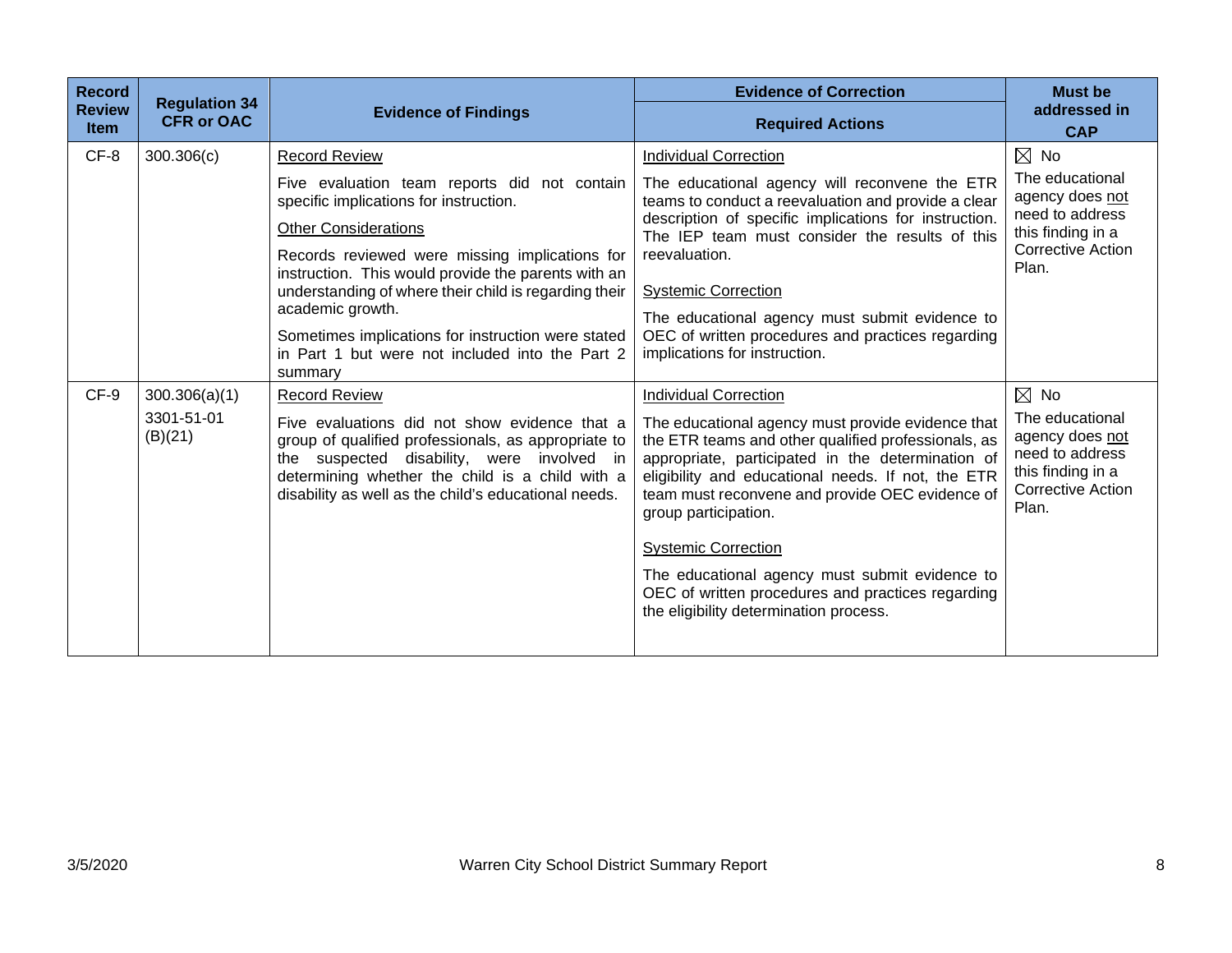## **Component 2: Delivery of Services**

*Each educational agency shall have policies, procedures and practices to ensure that each child with a disability has an IEP that is developed, reviewed, and revised in a meeting and implemented in accordance with 300.320 through 300.324.*

| <b>Record</b>                                 | <b>Regulation 34</b> |                                                                                                                                                                                                                                                                                                                                                                                                                                                                                                                                                                                                                                                                                                                                                                                                                                                                                                                                                                                                                                                                                                                                                                                                                                                                             | <b>Evidence of Correction</b>                                                                                                                                                                                                                                                                                                                                                                                                                   | <b>Must be addressed</b>                                                                                         |
|-----------------------------------------------|----------------------|-----------------------------------------------------------------------------------------------------------------------------------------------------------------------------------------------------------------------------------------------------------------------------------------------------------------------------------------------------------------------------------------------------------------------------------------------------------------------------------------------------------------------------------------------------------------------------------------------------------------------------------------------------------------------------------------------------------------------------------------------------------------------------------------------------------------------------------------------------------------------------------------------------------------------------------------------------------------------------------------------------------------------------------------------------------------------------------------------------------------------------------------------------------------------------------------------------------------------------------------------------------------------------|-------------------------------------------------------------------------------------------------------------------------------------------------------------------------------------------------------------------------------------------------------------------------------------------------------------------------------------------------------------------------------------------------------------------------------------------------|------------------------------------------------------------------------------------------------------------------|
| <b>Review</b><br><b>Item</b>                  | <b>CFR or OAC</b>    | <b>Evidence of Findings</b>                                                                                                                                                                                                                                                                                                                                                                                                                                                                                                                                                                                                                                                                                                                                                                                                                                                                                                                                                                                                                                                                                                                                                                                                                                                 | <b>Required Actions</b>                                                                                                                                                                                                                                                                                                                                                                                                                         | in CAP                                                                                                           |
| $DS-1$<br>300.320 (b)<br>3301-51-07<br>(H)(2) | SPP Indicator 13     | <b>Record Review</b><br>Five IEPs did not show evidence that the<br>postsecondary transition plan met all eight<br>required elements of the IDEA for the student,<br>specifically in the following area(s):<br>1. There are appropriate<br>measurable<br>postsecondary goal(s).<br>2. The postsecondary goals are updated<br>annually.<br>3. The postsecondary goals were based on<br>age appropriate transition assessment<br>(AATA).<br>4. There are transition services that will<br>reasonably enable the student to meet the<br>postsecondary goal(s).<br>5. The transition services include courses of<br>study that will reasonably enable the<br>student to meet the postsecondary<br>goal(s).<br>6. The annual goal(s) are related to the<br>student's transition service needs.<br>7. There is evidence the student was invited<br>to the IEP Team Meeting where transition<br>services were discussed.<br>8. When appropriate, there is evidence that a<br>representative of any participating agency<br>was invited to the IEP Team Meeting.<br><b>Other Considerations</b><br>Training must be provided to all ETR and IEP<br>members responsible for assessing and writing<br>transition plans to ensure they are compliant and<br>beneficial to the student. | <b>Individual Correction</b><br>The educational agency must reconvene the teams<br>to review and correct the postsecondary transition<br>plan for the IEPs identified as noncompliant or<br>provide documentation of the student's withdrawal<br>date from the educational agency.<br><b>Systemic Correction</b><br>The educational agency must submit evidence to<br>OEC of written procedures and practices regarding<br>transition services. | $\boxtimes$ Yes<br>The educational<br>agency needs to<br>address this finding<br>in a Corrective<br>Action Plan. |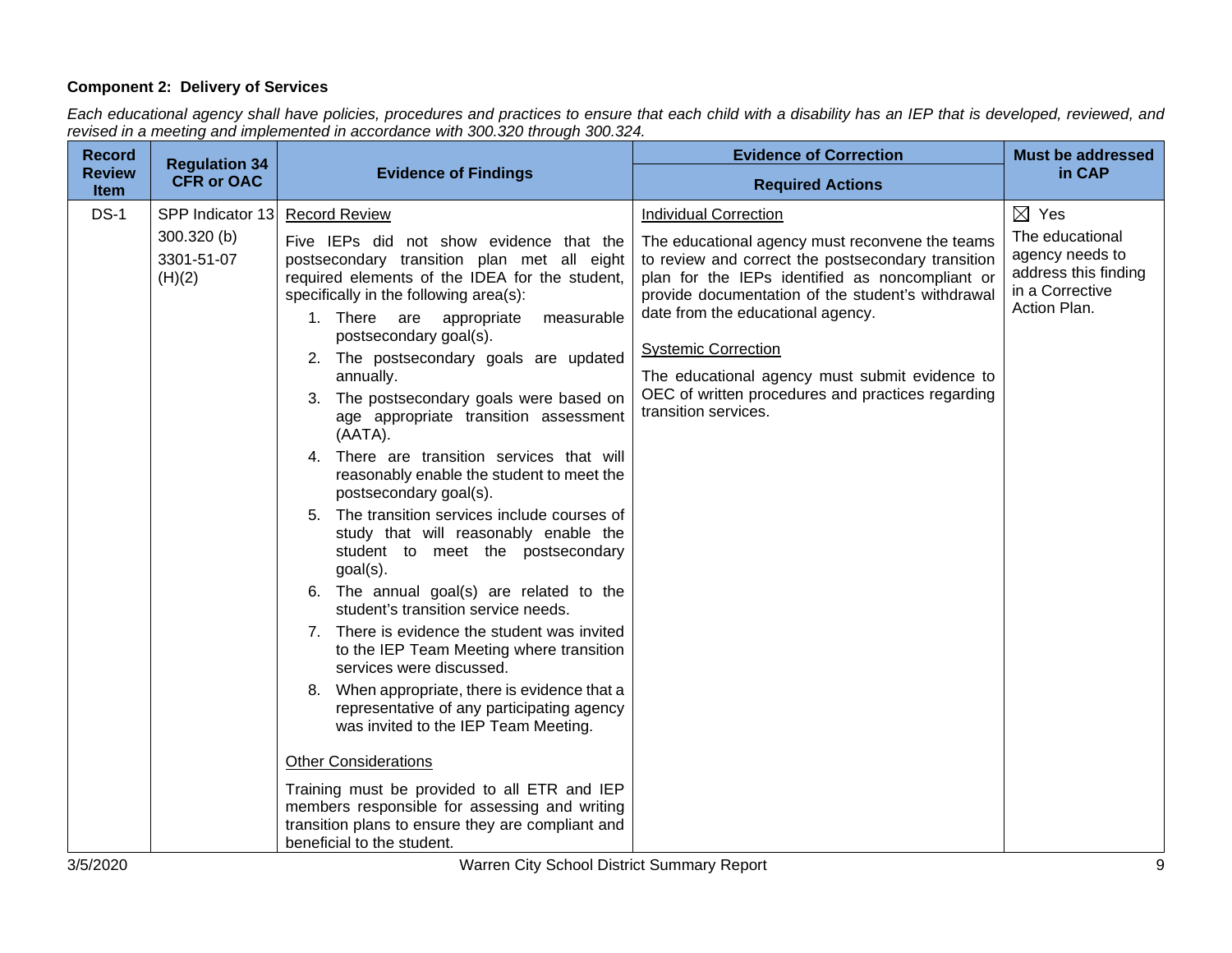| <b>Record</b>                | <b>Regulation 34</b> |                                                                                                                                                                                                                                                                                                                                                                                                                                                                                                                                                                                                               | <b>Evidence of Correction</b>                                                                                                                                                                                                                                                                                                                                                                                                                                                                                                                                                                                                                                                                                                          | <b>Must be addressed</b>                                                                                         |
|------------------------------|----------------------|---------------------------------------------------------------------------------------------------------------------------------------------------------------------------------------------------------------------------------------------------------------------------------------------------------------------------------------------------------------------------------------------------------------------------------------------------------------------------------------------------------------------------------------------------------------------------------------------------------------|----------------------------------------------------------------------------------------------------------------------------------------------------------------------------------------------------------------------------------------------------------------------------------------------------------------------------------------------------------------------------------------------------------------------------------------------------------------------------------------------------------------------------------------------------------------------------------------------------------------------------------------------------------------------------------------------------------------------------------------|------------------------------------------------------------------------------------------------------------------|
| <b>Review</b><br><b>Item</b> | <b>CFR or OAC</b>    | <b>Evidence of Findings</b>                                                                                                                                                                                                                                                                                                                                                                                                                                                                                                                                                                                   | <b>Required Actions</b>                                                                                                                                                                                                                                                                                                                                                                                                                                                                                                                                                                                                                                                                                                                | in CAP                                                                                                           |
|                              |                      | Students must be invited to attend their own IEP<br>meeting when transition planning is being<br>considered, starting at age 14 or younger, if<br>appropriate.                                                                                                                                                                                                                                                                                                                                                                                                                                                |                                                                                                                                                                                                                                                                                                                                                                                                                                                                                                                                                                                                                                                                                                                                        |                                                                                                                  |
|                              |                      | In addition, transition services were often generic<br>in nature and not developed to address individual<br>student needs as identified in the AATA. The<br>phrase, "provided an opportunity for", is not<br>appropriate for transition services.                                                                                                                                                                                                                                                                                                                                                             |                                                                                                                                                                                                                                                                                                                                                                                                                                                                                                                                                                                                                                                                                                                                        |                                                                                                                  |
|                              |                      | Several Transition Plans did contain the student's<br>Preferences Interest Needs and Strengths (PINS)<br>that were gathered from appropriate AATAs;<br>however, they appeared to be the same for all<br>three postsecondary goals. There is an<br>opportunity for Warren City Schools to improve<br>their Transition Planning by better connecting<br>student's PINS to student's Postsecondary<br>Education,<br>Competitive<br>Employment<br>and<br>Independent Living goals.                                                                                                                                |                                                                                                                                                                                                                                                                                                                                                                                                                                                                                                                                                                                                                                                                                                                                        |                                                                                                                  |
| <b>DS-2</b>                  | 300.320(a)(1)        | <b>Record Review</b><br>Twenty-one (21) IEPs did not contain Present<br>Levels of Academic Achievement and Functional<br>Performance (PLOP) that addressed the needs<br>of the student.<br>Interviews<br>Several staff members indicated they use<br>common assessment data in order to create a<br>current baseline for the Present Levels of<br>Performance. However, these data points are not<br>specific to the deficits described in the goals.<br>Responses to questions about present levels of<br>performance indicated that the intervention<br>specialists were not confident in developing goals. | <b>Individual Correction</b><br>The educational agency must reconvene the IEP<br>teams of the IEPs identified as noncompliant to<br>review and amend the PLOP related to each goal to<br>include:<br>· Summary of current daily academic/ behavior<br>and/ or functional performance (strengths and<br>needs) compared to expected grade level<br>standards in order to provide a frame of reference;<br>• PLOP must relate to the goal measurement; and<br>· Baseline data provided for developing a<br>measurable goal.<br><b>Systemic Correction</b><br>The educational agency must submit evidence to<br>OEC of written procedures and practices regarding<br>the review of current academic/functional data when<br>writing IEPs. | $\boxtimes$ Yes<br>The educational<br>agency needs to<br>address this finding<br>in a Corrective<br>Action Plan. |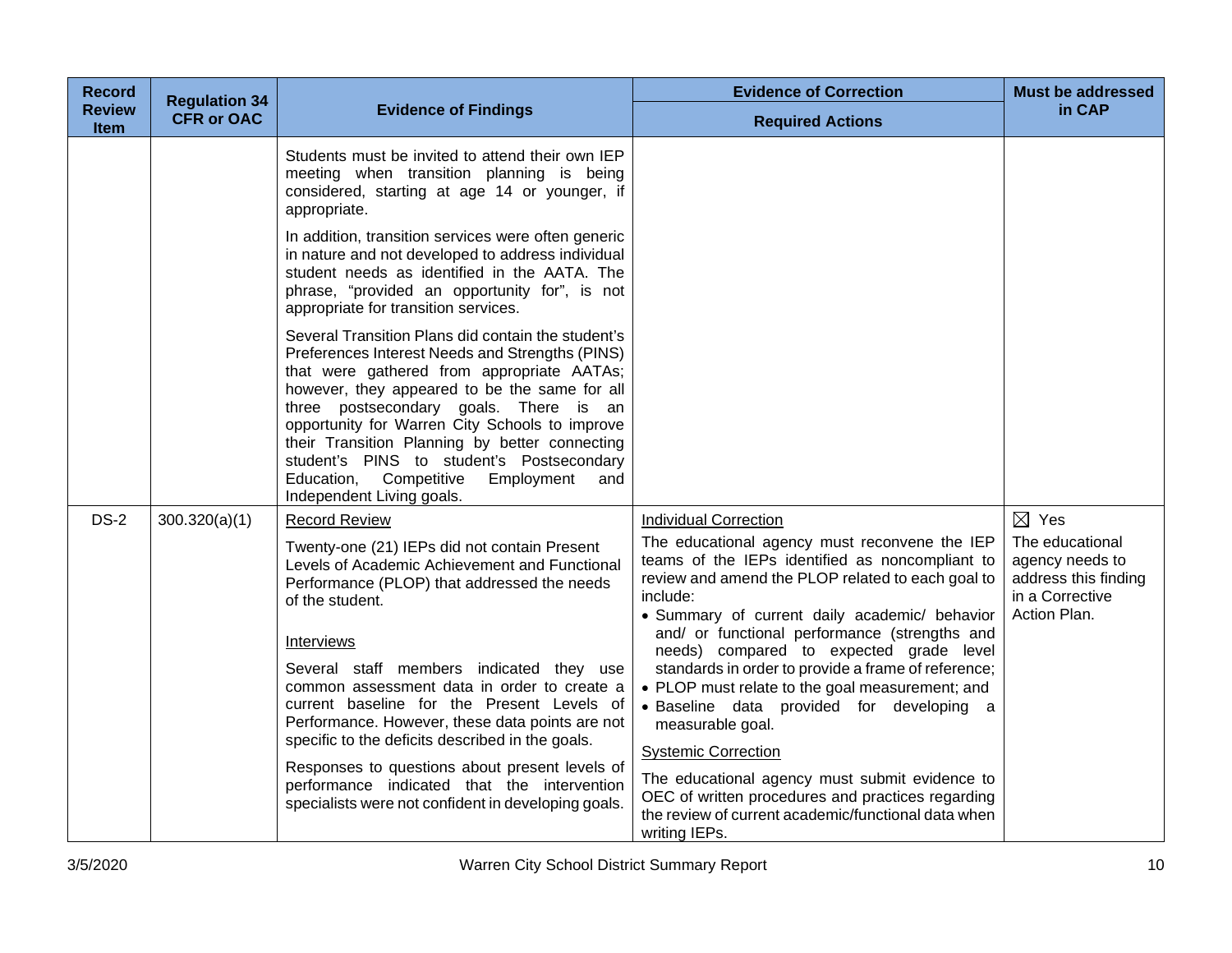| <b>Record</b>                | <b>Regulation 34</b> |                                                                                                                                                                                                                                                                                                                                                                                                                                                                                                                                                                                                                                                                                                                                                                                                                                                                                | <b>Evidence of Correction</b>                                                                                                                                                                                                                                                                                                                                                                                                                                                                                                                                                                                                                                                                                                                                                            | <b>Must be addressed</b>                                                                                         |
|------------------------------|----------------------|--------------------------------------------------------------------------------------------------------------------------------------------------------------------------------------------------------------------------------------------------------------------------------------------------------------------------------------------------------------------------------------------------------------------------------------------------------------------------------------------------------------------------------------------------------------------------------------------------------------------------------------------------------------------------------------------------------------------------------------------------------------------------------------------------------------------------------------------------------------------------------|------------------------------------------------------------------------------------------------------------------------------------------------------------------------------------------------------------------------------------------------------------------------------------------------------------------------------------------------------------------------------------------------------------------------------------------------------------------------------------------------------------------------------------------------------------------------------------------------------------------------------------------------------------------------------------------------------------------------------------------------------------------------------------------|------------------------------------------------------------------------------------------------------------------|
| <b>Review</b><br><b>Item</b> | <b>CFR or OAC</b>    | <b>Evidence of Findings</b>                                                                                                                                                                                                                                                                                                                                                                                                                                                                                                                                                                                                                                                                                                                                                                                                                                                    | <b>Required Actions</b>                                                                                                                                                                                                                                                                                                                                                                                                                                                                                                                                                                                                                                                                                                                                                                  | in CAP                                                                                                           |
|                              |                      | <b>Other Considerations</b><br>The present levels of performance in the IEPs<br>reviewed were inconsistent in quality and content.<br>Measurable baseline data were missing in many<br>cases. Often, the present levels of performance<br>did not relate to the annual goal. An internal<br>monitoring and review system would be very<br>helpful to promote compliance in present levels of<br>performance.                                                                                                                                                                                                                                                                                                                                                                                                                                                                   |                                                                                                                                                                                                                                                                                                                                                                                                                                                                                                                                                                                                                                                                                                                                                                                          |                                                                                                                  |
| $DS-3$                       | 300.320(a)(2)(i)     | <b>Record Review</b><br>Seventeen (17) IEPs did not contain measurable<br>annual goals.<br>Interviews<br>Although most respondents indicated familiarity<br>with the required elements for annual IEP goals,<br>there is still a need for further training and<br>technical assistance in this area.<br>General education teachers would like to have<br>more input in developing measurable annual<br>goals for students within their classroom. With this<br>in place, present levels of performance could be<br>compliantly obtained from staff when they are<br>requested.<br><b>Other Considerations</b><br>Measurable goals in the IEPs reviewed were<br>inconsistent in quality and content. Often one or<br>more required elements were missing.<br>An<br>internal monitoring and review system would be<br>very helpful to promote compliance in annual IEP<br>goals. | <b>Individual Correction</b><br>The educational agency must reconvene the teams<br>of the IEPs identified as noncompliant to review and<br>amend annual goals to contain the following critical<br>elements:<br>1. Clearly defined behavior: the specific action<br>the child will be expected to perform.<br>2. The condition (situation, setting or given<br>material) under which the behavior is to be<br>performed.<br>3. Performance criteria desired: the level the<br>child must demonstrate for mastery and the<br>number of times the child must demonstrate<br>the skill or behavior.<br><b>Systemic Correction</b><br>The educational agency must submit evidence to<br>OEC of written procedures and practices regarding<br>the development of measurable annual IEP goals. | $\boxtimes$ Yes<br>The educational<br>agency needs to<br>address this finding<br>in a Corrective<br>Action Plan. |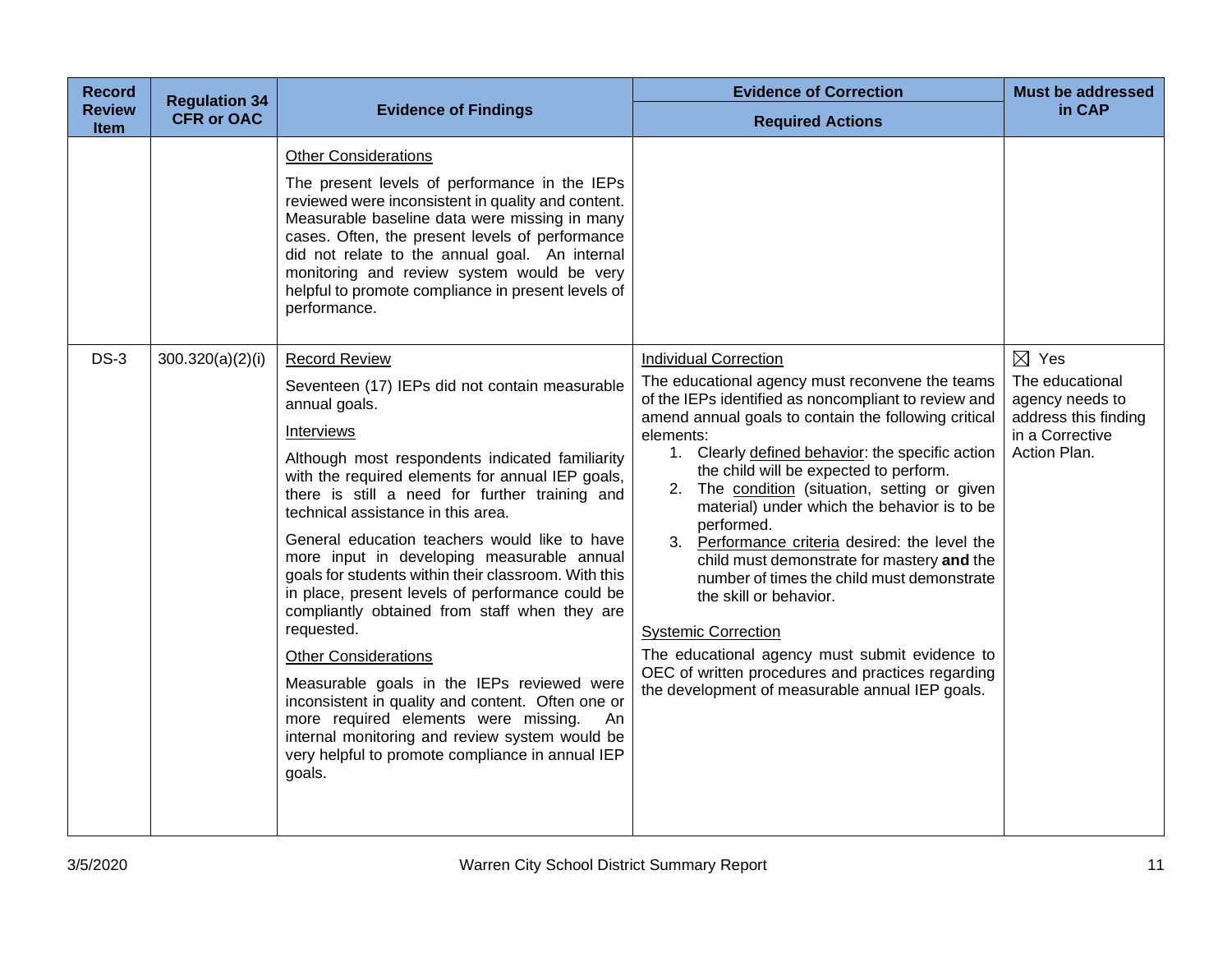| <b>Record</b>                | <b>Regulation 34</b> |                                                                                                                                                                                                                                                                                                                                                                                                                                                                                              | <b>Evidence of Correction</b>                                                                                                                                                                                                                                                                                                                                                                                                                                                                                                                           | <b>Must be addressed</b>                                                                                                          |
|------------------------------|----------------------|----------------------------------------------------------------------------------------------------------------------------------------------------------------------------------------------------------------------------------------------------------------------------------------------------------------------------------------------------------------------------------------------------------------------------------------------------------------------------------------------|---------------------------------------------------------------------------------------------------------------------------------------------------------------------------------------------------------------------------------------------------------------------------------------------------------------------------------------------------------------------------------------------------------------------------------------------------------------------------------------------------------------------------------------------------------|-----------------------------------------------------------------------------------------------------------------------------------|
| <b>Review</b><br><b>Item</b> | <b>CFR or OAC</b>    | <b>Evidence of Findings</b>                                                                                                                                                                                                                                                                                                                                                                                                                                                                  | <b>Required Actions</b>                                                                                                                                                                                                                                                                                                                                                                                                                                                                                                                                 | in CAP                                                                                                                            |
| $DS-4$                       | 300.320(a)(2)(i)     | <b>Record Review</b><br>Five IEPs did not contain annual goals that<br>address the child's academic area(s) of need.                                                                                                                                                                                                                                                                                                                                                                         | <b>Individual Correction</b><br>The educational agency must reconvene the teams<br>of the IEPs identified as noncompliant to review and<br>amend the IEP. Annual goals must address the<br>academic needs of the child unless the team<br>provides evidence that the goals were prioritized<br>based on the severity of the needs of the child.<br><b>Systemic Correction</b><br>The educational agency must submit evidence to<br>OEC of written procedures and practices regarding<br>the IEP process of addressing identified academic<br>needs.     | $\boxtimes$ No<br>The educational<br>agency does not<br>need to address this<br>finding in a<br><b>Corrective Action</b><br>Plan. |
| $DS-5$                       | 300.320(a)(2)(i)     | <b>Record Review</b><br>Six IEPs did not contain annual goals that address<br>the child's functional area(s) of need.<br><b>Other Considerations</b><br>If functional needs were addressed in the ETR as<br>being an area of concern, they must be addressed<br>in the IEP in some capacity. It can either be<br>addressed as a goal, a related service or a<br>statement that indicates the team has prioritized<br>other needs or found that it is not an area of<br>concern at this time. | <b>Individual Correction</b><br>The educational agency must reconvene the teams<br>of the IEPs identified as noncompliant to review and<br>amend the IEP. Annual goals must address the<br>functional needs of the child unless the team<br>provides evidence that the goals were prioritized<br>based on the severity of the needs of the child.<br><b>Systemic Correction</b><br>The educational agency must submit evidence to<br>OEC of written procedures and practices regarding<br>the IEP process of addressing identified functional<br>needs. | $\boxtimes$ Yes<br>The educational<br>agency needs to<br>address this finding<br>in a Corrective<br>Action Plan.                  |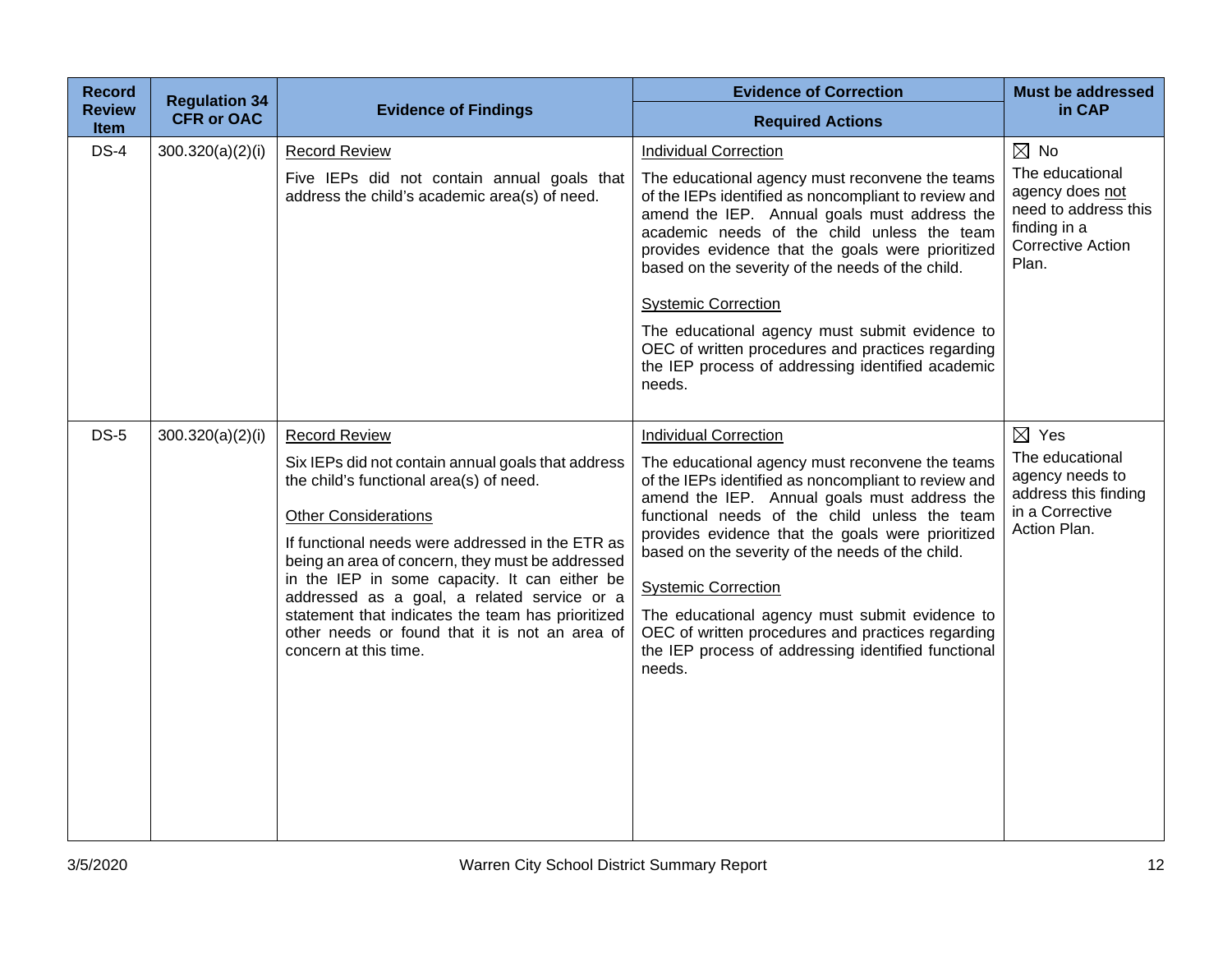| <b>Record</b>                | <b>Regulation 34</b>                        |                                                                                                                                                                                                                                                                                                                                                                                                                                                                                                                                                                                                                                                                                                                                                                           | <b>Evidence of Correction</b>                                                                                                                                                                                                                                                                                                                                                                                                                                       | <b>Must be addressed</b>                                                                                                          |
|------------------------------|---------------------------------------------|---------------------------------------------------------------------------------------------------------------------------------------------------------------------------------------------------------------------------------------------------------------------------------------------------------------------------------------------------------------------------------------------------------------------------------------------------------------------------------------------------------------------------------------------------------------------------------------------------------------------------------------------------------------------------------------------------------------------------------------------------------------------------|---------------------------------------------------------------------------------------------------------------------------------------------------------------------------------------------------------------------------------------------------------------------------------------------------------------------------------------------------------------------------------------------------------------------------------------------------------------------|-----------------------------------------------------------------------------------------------------------------------------------|
| <b>Review</b><br><b>Item</b> | <b>CFR or OAC</b>                           | <b>Evidence of Findings</b>                                                                                                                                                                                                                                                                                                                                                                                                                                                                                                                                                                                                                                                                                                                                               | <b>Required Actions</b>                                                                                                                                                                                                                                                                                                                                                                                                                                             | in CAP                                                                                                                            |
| $DS-6$                       | 300.320(a)(4)<br>3301-51-07<br>(H)(1)(e)(i) | <b>Record Review</b><br>Seven IEPs did not contain a statement of<br>specially designed instruction that addresses the<br>individual needs of the child and supports the<br>annual goals.<br>Interviews<br>Intervention specialists found it difficult to provide<br>specially designed instruction to their students<br>due to being "pulled" to cover classrooms in the<br>absence of a substitute.<br><b>Other Considerations</b><br>Warren City Schools need to develop some<br>formal process to ensure that all intervention<br>specialists are delivering their required specially<br>designed instruction to their students as it is<br>written in the student's IEP.<br>An internal monitoring and review system would<br>be very helpful to promote compliance. | <b>Individual Correction</b><br>The educational agency must reconvene the teams<br>of the IEPs identified as noncompliant to review and<br>amend the specially designed instruction, as<br>appropriate, to address the needs of the child.<br><b>Systemic Correction</b><br>The educational agency must submit evidence to<br>OEC of written procedures and practices regarding<br>the IEP process of determining specially designed<br>instruction.                | $\boxtimes$ Yes<br>The educational<br>agency needs to<br>address this finding<br>in a Corrective<br>Action Plan.                  |
| <b>DS-7</b>                  | 300.320(a)(7)<br>3301-51-07<br>(H)(1)(i)    | <b>Record Review</b><br>Four IEPs did not indicate the location where the<br>specially designed instruction will be provided.<br><b>Interviews</b><br>Although general education teachers and<br>intervention specialist teachers report positive<br>working relationships, there is a lack of space in<br>buildings for specially designed instruction to take<br>place.                                                                                                                                                                                                                                                                                                                                                                                                 | <b>Individual Correction</b><br>The educational agency must reconvene the teams<br>of the IEPs identified as noncompliant to review and<br>amend the location where the specially designed<br>instruction will be provided.<br><b>Systemic Correction</b><br>The educational agency must submit evidence to<br>OEC of written procedures and practices regarding<br>the IEP process of determining the location where<br>specially designed instruction will occur. | $\boxtimes$ No<br>The educational<br>agency does not<br>need to address this<br>finding in a<br><b>Corrective Action</b><br>Plan. |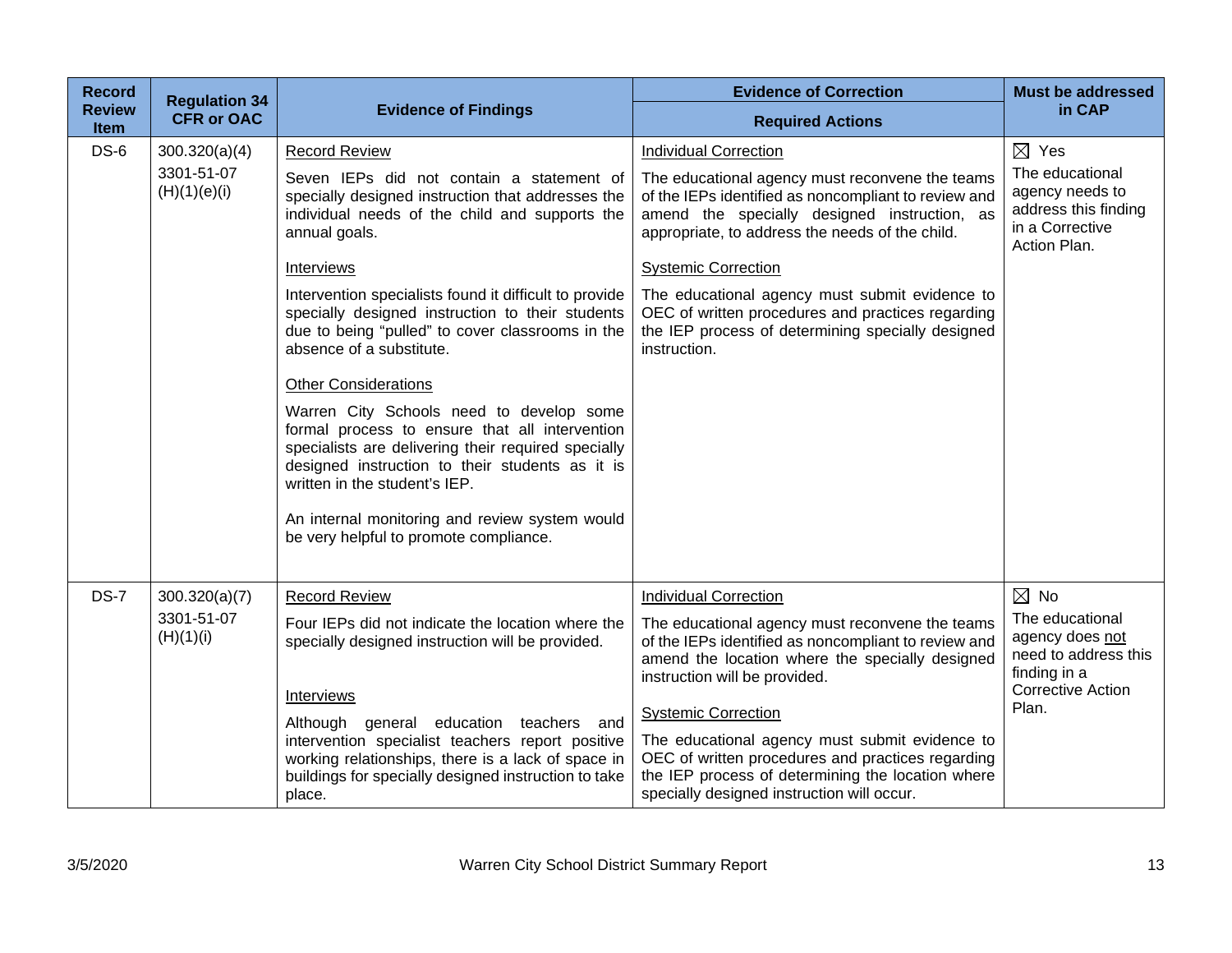| <b>Record</b>         | <b>Regulation 34</b>                     |                                                                                                                                                                                                                                                                                                                                                                                                                                                                                                                                                                                                                                                                                                                                                                                                                                                                                                                                                                                                                                                                                                                                                                                       | <b>Evidence of Correction</b>                                                                                                                                                                                                                                                                                                                                                                                                                                                       | <b>Must be addressed</b>                                                                                         |
|-----------------------|------------------------------------------|---------------------------------------------------------------------------------------------------------------------------------------------------------------------------------------------------------------------------------------------------------------------------------------------------------------------------------------------------------------------------------------------------------------------------------------------------------------------------------------------------------------------------------------------------------------------------------------------------------------------------------------------------------------------------------------------------------------------------------------------------------------------------------------------------------------------------------------------------------------------------------------------------------------------------------------------------------------------------------------------------------------------------------------------------------------------------------------------------------------------------------------------------------------------------------------|-------------------------------------------------------------------------------------------------------------------------------------------------------------------------------------------------------------------------------------------------------------------------------------------------------------------------------------------------------------------------------------------------------------------------------------------------------------------------------------|------------------------------------------------------------------------------------------------------------------|
| <b>Review</b><br>Item | <b>CFR or OAC</b>                        | <b>Evidence of Findings</b>                                                                                                                                                                                                                                                                                                                                                                                                                                                                                                                                                                                                                                                                                                                                                                                                                                                                                                                                                                                                                                                                                                                                                           | <b>Required Actions</b>                                                                                                                                                                                                                                                                                                                                                                                                                                                             | in CAP                                                                                                           |
| $DS-8$                | 300.320(a)(7)<br>3301-51-07<br>(H)(1)(i) | <b>Record Review</b><br>Eight IEPs did not indicate the amount of time and<br>frequency of the specially designed instruction.<br><b>Other Considerations</b><br>Time and frequency must relate to one specific<br>provider. Several of the records reviewed had two<br>providers listed for one specially designed<br>instruction, this was usually for an inclusion/co-<br>teaching type of instruction.<br>Intervention<br>Specialists and related service providers are both<br>able to deliver specially designed instruction;<br>however, if a general education teacher is<br>assigned to assist in the delivery of specially<br>designed instruction, they must be included in<br>the supports for school personnel box. General<br>education teachers are not permitted to be listed<br>as a provider of specially designed instruction.<br>Warren City Schools will need to develop a<br>procedure to ensure this type of specially<br>provider is correctly<br>designed instruction<br>documented.<br>Training from SSTs as well as internal monitoring<br>review system would be very helpful to promote<br>compliance in the areas of specially designed<br>instruction. | <b>Individual Correction</b><br>The educational agency must reconvene the teams<br>of the IEPs identified as noncompliant to review and<br>amend the amount of time and frequency of the<br>specially designed instruction.<br><b>Systemic Correction</b><br>The educational agency must submit evidence to<br>OEC of written procedures and practices regarding<br>the IEP process of determining the amount and<br>frequency of specially designed instruction to be<br>provided. | $\boxtimes$ Yes<br>The educational<br>agency needs to<br>address this finding<br>in a Corrective<br>Action Plan. |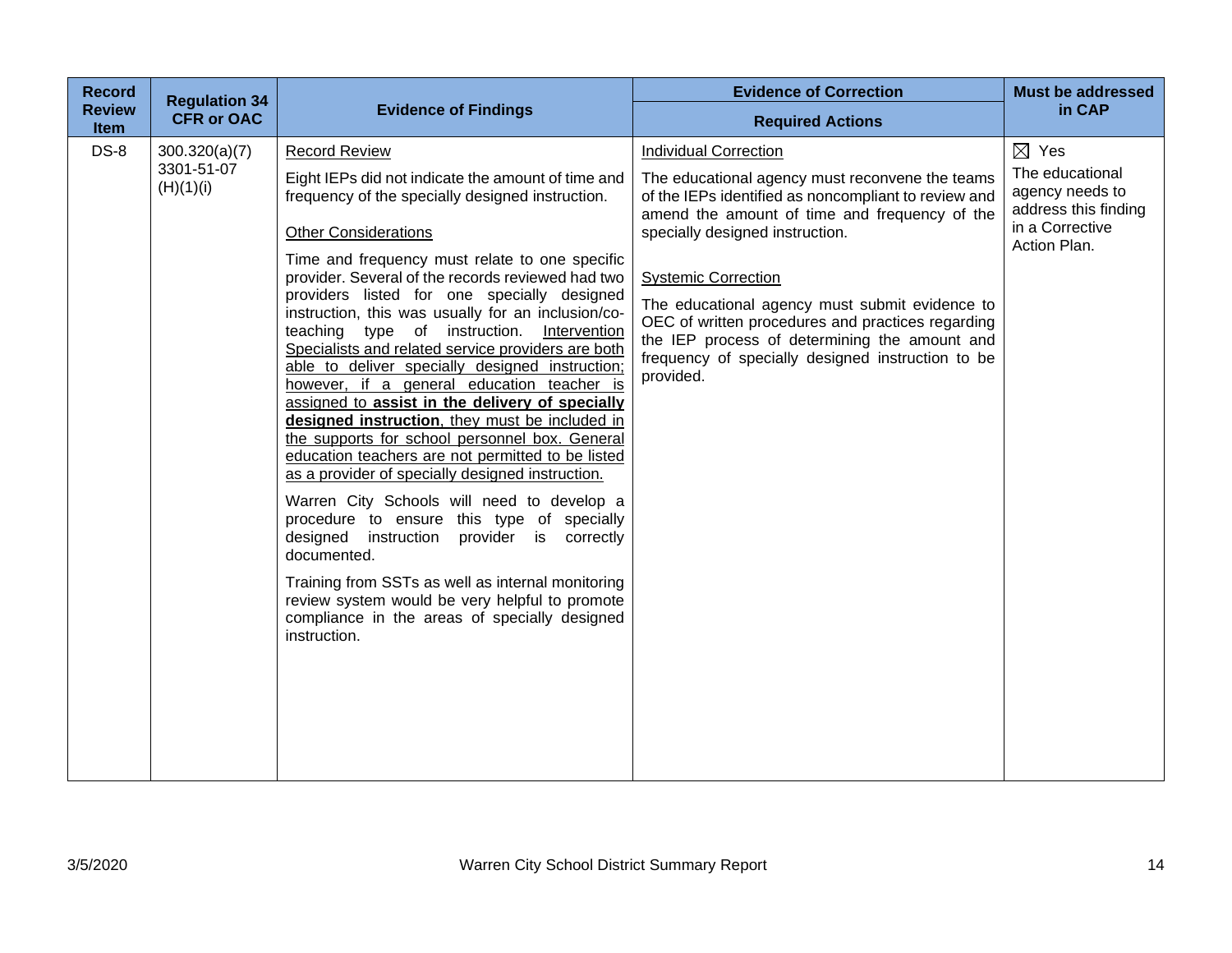| <b>Record</b>                | <b>Regulation 34</b>      |                                                                                                                                                                               | <b>Evidence of Correction</b>                                                                                                                                                                                                  | <b>Must be addressed</b>                                                                                        |
|------------------------------|---------------------------|-------------------------------------------------------------------------------------------------------------------------------------------------------------------------------|--------------------------------------------------------------------------------------------------------------------------------------------------------------------------------------------------------------------------------|-----------------------------------------------------------------------------------------------------------------|
| <b>Review</b><br><b>Item</b> | <b>CFR or OAC</b>         | <b>Evidence of Findings</b>                                                                                                                                                   | <b>Required Actions</b>                                                                                                                                                                                                        | in CAP                                                                                                          |
| $DS-9$                       | 300.320(a)(4)             | <b>Record Review</b>                                                                                                                                                          | <b>Individual Correction</b>                                                                                                                                                                                                   | $\boxtimes$ No                                                                                                  |
|                              | 3301-51-07<br>(H)(1)(e)   | One IEP did not identify related services that<br>address the needs of the child and support the<br>annual goals.                                                             | The educational agency must reconvene the team<br>of the IEP identified as noncompliant to review and<br>amend the IEP to include related services that were<br>identified as needed in the IEP.<br><b>Systemic Correction</b> | The educational<br>agency does not<br>need to address this<br>finding in a<br><b>Corrective Action</b><br>Plan. |
|                              |                           |                                                                                                                                                                               |                                                                                                                                                                                                                                |                                                                                                                 |
|                              |                           |                                                                                                                                                                               | The educational agency must submit evidence to<br>OEC of written procedures and practices regarding<br>the IEP process of addressing identified related<br>service needs.                                                      |                                                                                                                 |
| <b>DS-10</b>                 | 300.320(a)(7)             | <b>Record Review</b>                                                                                                                                                          | <b>Individual Correction</b>                                                                                                                                                                                                   | $\boxtimes$ NA                                                                                                  |
|                              | 3301-51-07                | All IEPs indicated the location where the related<br>services will be provided.                                                                                               | <b>NA</b>                                                                                                                                                                                                                      |                                                                                                                 |
|                              | (H)(1)(i)                 |                                                                                                                                                                               | <b>Systemic Correction</b>                                                                                                                                                                                                     |                                                                                                                 |
|                              |                           |                                                                                                                                                                               | <b>NA</b>                                                                                                                                                                                                                      |                                                                                                                 |
| <b>DS-11</b>                 | 300.320(a)(7)             | <b>Record Review</b>                                                                                                                                                          | <b>Individual Correction</b>                                                                                                                                                                                                   | $\boxtimes$ NA                                                                                                  |
|                              | 3301-51-07<br>(H)(1)(i)   | All IEPs indicated the amount of time, duration                                                                                                                               | <b>NA</b>                                                                                                                                                                                                                      |                                                                                                                 |
|                              |                           | and frequency of the related services to be<br>provided.                                                                                                                      | <b>Systemic Correction</b>                                                                                                                                                                                                     |                                                                                                                 |
|                              |                           |                                                                                                                                                                               | <b>NA</b>                                                                                                                                                                                                                      |                                                                                                                 |
| <b>DS-12</b>                 | 300.324(a)(2)(v)          | <b>Record Review</b>                                                                                                                                                          | <b>Individual Correction</b>                                                                                                                                                                                                   | $\boxtimes$ NA                                                                                                  |
|                              | $3301 - 51 -$<br>01(B)(3) | All IEPs identified assistive technology to enable                                                                                                                            | <b>NA</b>                                                                                                                                                                                                                      |                                                                                                                 |
|                              |                           | the child to be involved and make progress in the<br>general education curriculum.                                                                                            | <b>Systemic Correction</b>                                                                                                                                                                                                     |                                                                                                                 |
|                              |                           | <b>Other Considerations</b>                                                                                                                                                   | <b>NA</b>                                                                                                                                                                                                                      |                                                                                                                 |
|                              |                           | If assistive technology is mentioned in the<br>student's profile or other location in the IEP, it<br>should be described in the assistive technology<br>element of section 7. |                                                                                                                                                                                                                                |                                                                                                                 |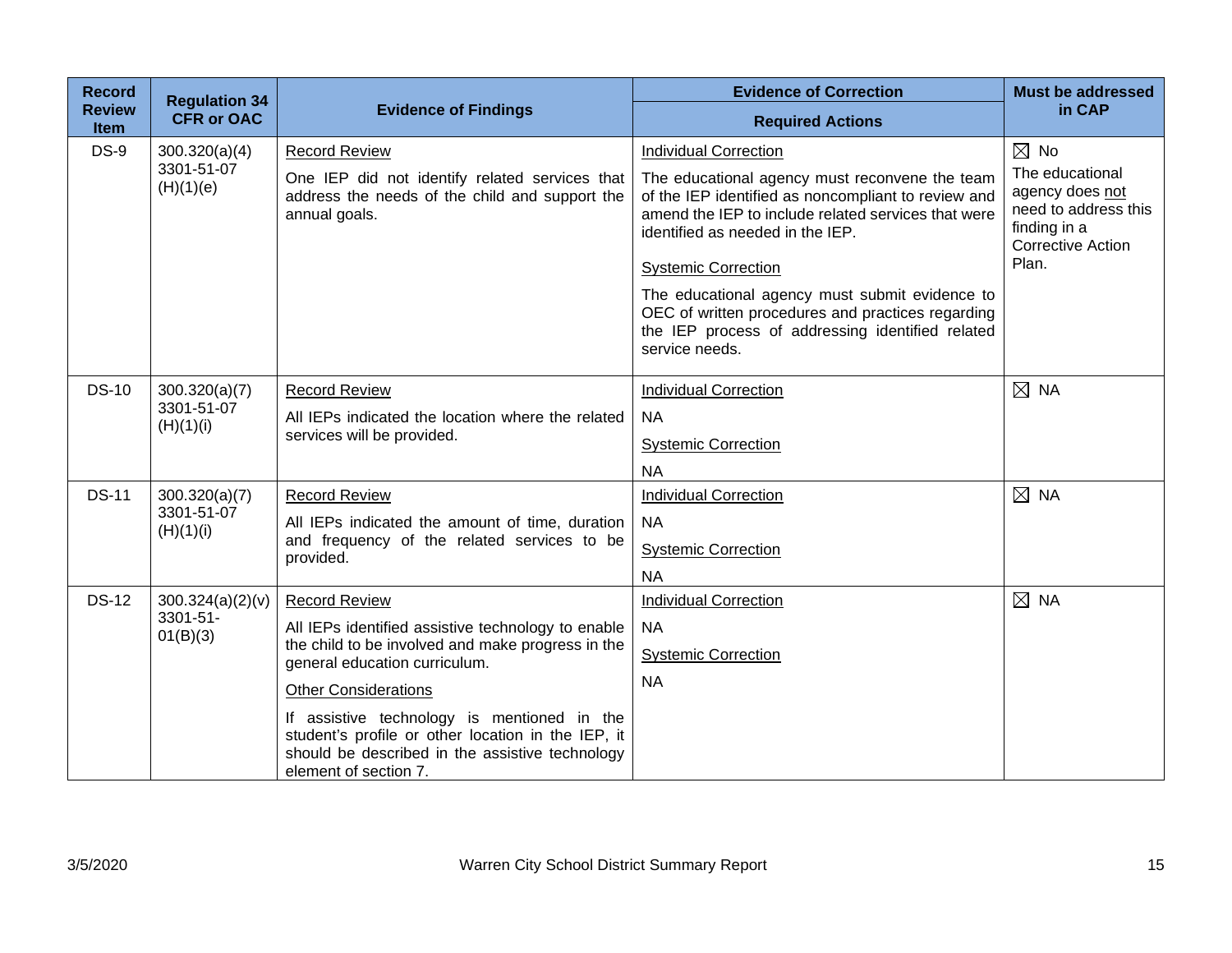| <b>Record</b><br><b>Review</b> | <b>Regulation 34</b>                        | <b>Evidence of Findings</b>                                                                                                                                                                                                                                                                                                                                                                                                                                                                                                                                                                                                         | <b>Evidence of Correction</b>                                                                                                                                                                                                                                                                                                                                                                                                                                                                                              | <b>Must be addressed</b><br>in CAP                                                                               |
|--------------------------------|---------------------------------------------|-------------------------------------------------------------------------------------------------------------------------------------------------------------------------------------------------------------------------------------------------------------------------------------------------------------------------------------------------------------------------------------------------------------------------------------------------------------------------------------------------------------------------------------------------------------------------------------------------------------------------------------|----------------------------------------------------------------------------------------------------------------------------------------------------------------------------------------------------------------------------------------------------------------------------------------------------------------------------------------------------------------------------------------------------------------------------------------------------------------------------------------------------------------------------|------------------------------------------------------------------------------------------------------------------|
| <b>Item</b>                    | <b>CFR or OAC</b>                           |                                                                                                                                                                                                                                                                                                                                                                                                                                                                                                                                                                                                                                     | <b>Required Actions</b>                                                                                                                                                                                                                                                                                                                                                                                                                                                                                                    |                                                                                                                  |
| <b>DS-13</b>                   | 300.320(a)(6)(i)<br>3301-51-07<br>(H)(1)(g) | <b>Record Review</b><br>Thirteen<br>(13)<br><b>IEPs</b><br>did<br>identify<br>not<br>accommodations provided to enable the child to<br>be involved and make progress in the general<br>education curriculum.<br><b>Other Considerations</b><br>IEP accommodations listed were not explained<br>regarding conditions and extent of the<br>accommodation. Phrases like "as needed" and<br>"may need" are not acceptable in describing<br>accommodations. Accommodations cannot be<br>the choice of the teacher or the student.<br>Training from SSTs as well as internal monitoring<br>review system would be very helpful to promote | <b>Individual Correction</b><br>The educational agency must reconvene the teams<br>of the IEPs identified as noncompliant to review the<br>accommodations that would directly assist the child<br>to access the course content without altering the<br>scope or complexity of the information taught and<br>include them on the IEP.<br><b>Systemic Correction</b><br>The educational agency must submit evidence to<br>OEC of written procedures and practices regarding<br>accommodations.                               | $\boxtimes$ Yes<br>The educational<br>agency needs to<br>address this finding<br>in a Corrective<br>Action Plan. |
| <b>DS-14</b>                   | 300.320(a)(4)<br>3301-51-07<br>(H)(1)(e)    | compliance in the areas of accommodations.<br><b>Record Review</b><br>Fourteen (14) IEPs did not identify modifications<br>to enable the child to be involved and make<br>progress in the general education curriculum.<br><b>Other Considerations</b><br>The extent of modifications must be specific and<br>clearly explained.<br>Training from SSTs as well as internal monitoring<br>review system would be very helpful to promote<br>compliance in the areas of modifications.                                                                                                                                                | <b>Individual Correction</b><br>The educational agency must reconvene the teams<br>of the IEPs identified as noncompliant to review the<br>modifications that would alter the amount or<br>complexity of grade-level materials and would<br>enable the child to be involved and make progress<br>in the general education curriculum and include<br>them in the IEP<br><b>Systemic Correction</b><br>The educational agency must submit evidence to<br>OEC of written procedures and practices regarding<br>modifications. | $\boxtimes$ Yes<br>The educational<br>agency needs to<br>address this finding<br>in a Corrective<br>Action Plan. |
| <b>DS-15</b>                   | 300.320(a)(4)<br>3301-51-07<br>(H)(1)(e)    | <b>Record Review</b><br>All IEPs did not identify supports for school<br>personnel to enable the child to be involved and<br>make progress in the general education<br>curriculum.                                                                                                                                                                                                                                                                                                                                                                                                                                                  | <b>Individual Correction</b><br><b>NA</b><br><b>Systemic Correction</b><br><b>NA</b>                                                                                                                                                                                                                                                                                                                                                                                                                                       | $\boxtimes$ NA                                                                                                   |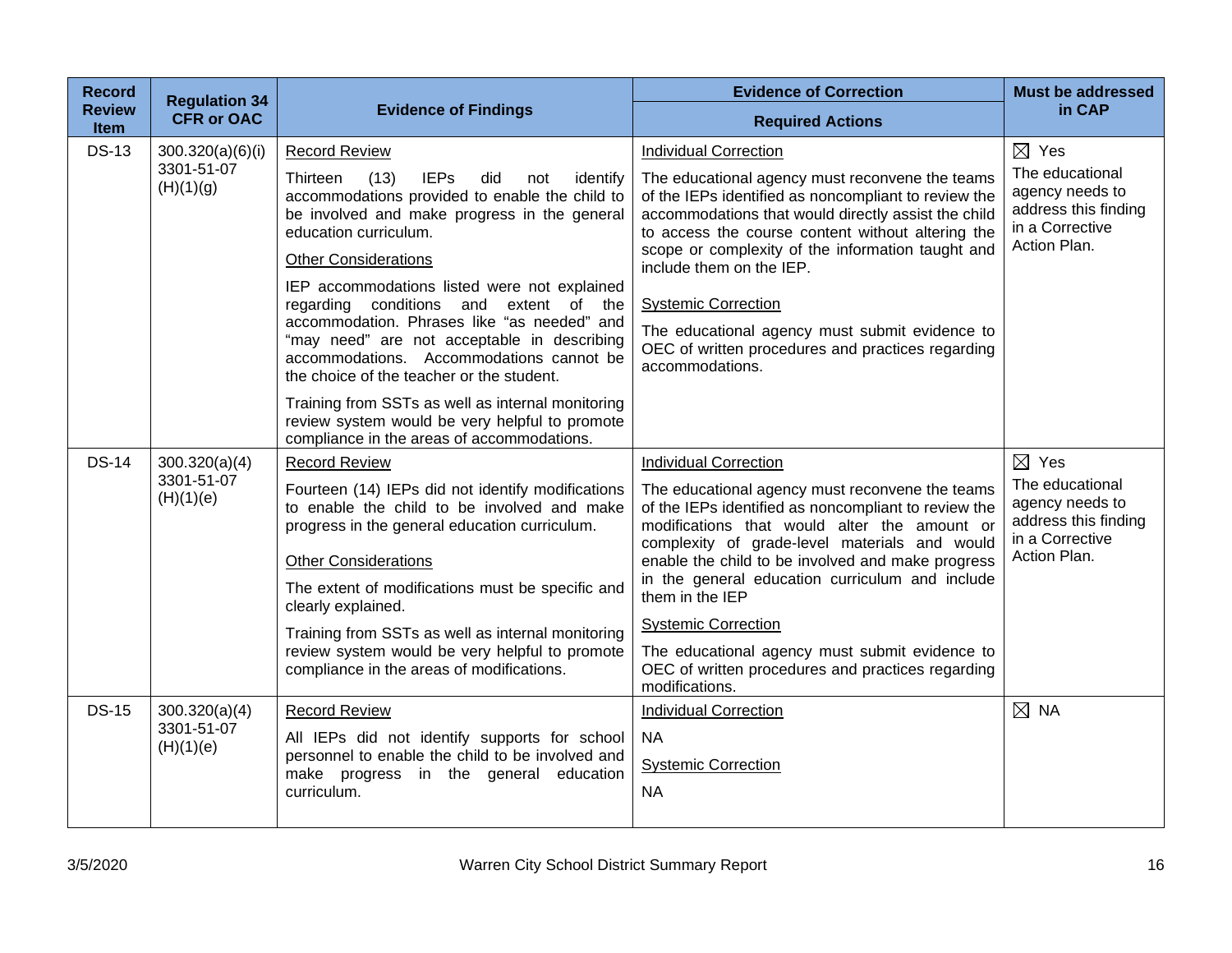| <b>Record</b>         | <b>Regulation 34</b>   |                                                                                                                                                                                                                                                                                                                                                                                                                                                                                                                                                                                                                                                       | <b>Evidence of Correction</b>                                                                                                                                                 | <b>Must be addressed</b>                                |
|-----------------------|------------------------|-------------------------------------------------------------------------------------------------------------------------------------------------------------------------------------------------------------------------------------------------------------------------------------------------------------------------------------------------------------------------------------------------------------------------------------------------------------------------------------------------------------------------------------------------------------------------------------------------------------------------------------------------------|-------------------------------------------------------------------------------------------------------------------------------------------------------------------------------|---------------------------------------------------------|
| <b>Review</b><br>Item | <b>CFR or OAC</b>      | <b>Evidence of Findings</b>                                                                                                                                                                                                                                                                                                                                                                                                                                                                                                                                                                                                                           | <b>Required Actions</b>                                                                                                                                                       | in CAP                                                  |
| <b>DS-16</b>          | 3301-51-07             | <b>Record Review</b>                                                                                                                                                                                                                                                                                                                                                                                                                                                                                                                                                                                                                                  | <b>Individual Correction</b>                                                                                                                                                  | $\boxtimes$ NA                                          |
|                       | (H)(1)(h)(ii)          | All student records have a justification statement<br>explaining why the student cannot participate in<br>the regular assessment and why the alternate                                                                                                                                                                                                                                                                                                                                                                                                                                                                                                | <b>NA</b>                                                                                                                                                                     |                                                         |
|                       |                        |                                                                                                                                                                                                                                                                                                                                                                                                                                                                                                                                                                                                                                                       | <b>Systemic Correction</b>                                                                                                                                                    |                                                         |
|                       |                        | assessment is appropriate for the student.                                                                                                                                                                                                                                                                                                                                                                                                                                                                                                                                                                                                            | <b>NA</b>                                                                                                                                                                     |                                                         |
|                       |                        |                                                                                                                                                                                                                                                                                                                                                                                                                                                                                                                                                                                                                                                       |                                                                                                                                                                               |                                                         |
| <b>DS-17</b>          | $3301 - 51 - 07(L)(2)$ | <b>Record Review</b>                                                                                                                                                                                                                                                                                                                                                                                                                                                                                                                                                                                                                                  | <b>Individual Correction</b>                                                                                                                                                  | $\boxtimes$ Yes                                         |
|                       |                        | Eleven IEPs did not contain measurable annual<br>goals and services/placement consistent with                                                                                                                                                                                                                                                                                                                                                                                                                                                                                                                                                         | None                                                                                                                                                                          | The educational<br>agency needs to                      |
|                       |                        | progress made.                                                                                                                                                                                                                                                                                                                                                                                                                                                                                                                                                                                                                                        | <b>Systemic Correction</b>                                                                                                                                                    | address this finding<br>in a Corrective<br>Action Plan. |
|                       |                        | <b>Other Considerations</b>                                                                                                                                                                                                                                                                                                                                                                                                                                                                                                                                                                                                                           | The educational agency must submit evidence to<br>OEC of written procedures and practices regarding<br>measurable annual goals and services consistent<br>with progress made. |                                                         |
|                       |                        | Even though progress was being gathered and<br>reported, it must be recorded using the same<br>performance criteria defined in the annual<br>measurable goal. Progress Reports on annual<br>measurable goals must be provided to parents of<br>a child with a disability at least as often as report<br>cards are issued to all children. If the district<br>provides interim reports to all children, progress<br>reports must be provided to all parents of a child<br>with a disability.<br>Training from SSTs as well as internal monitoring<br>review system would be very helpful to promote<br>compliance in the areas of progress monitoring. |                                                                                                                                                                               |                                                         |
|                       |                        |                                                                                                                                                                                                                                                                                                                                                                                                                                                                                                                                                                                                                                                       |                                                                                                                                                                               |                                                         |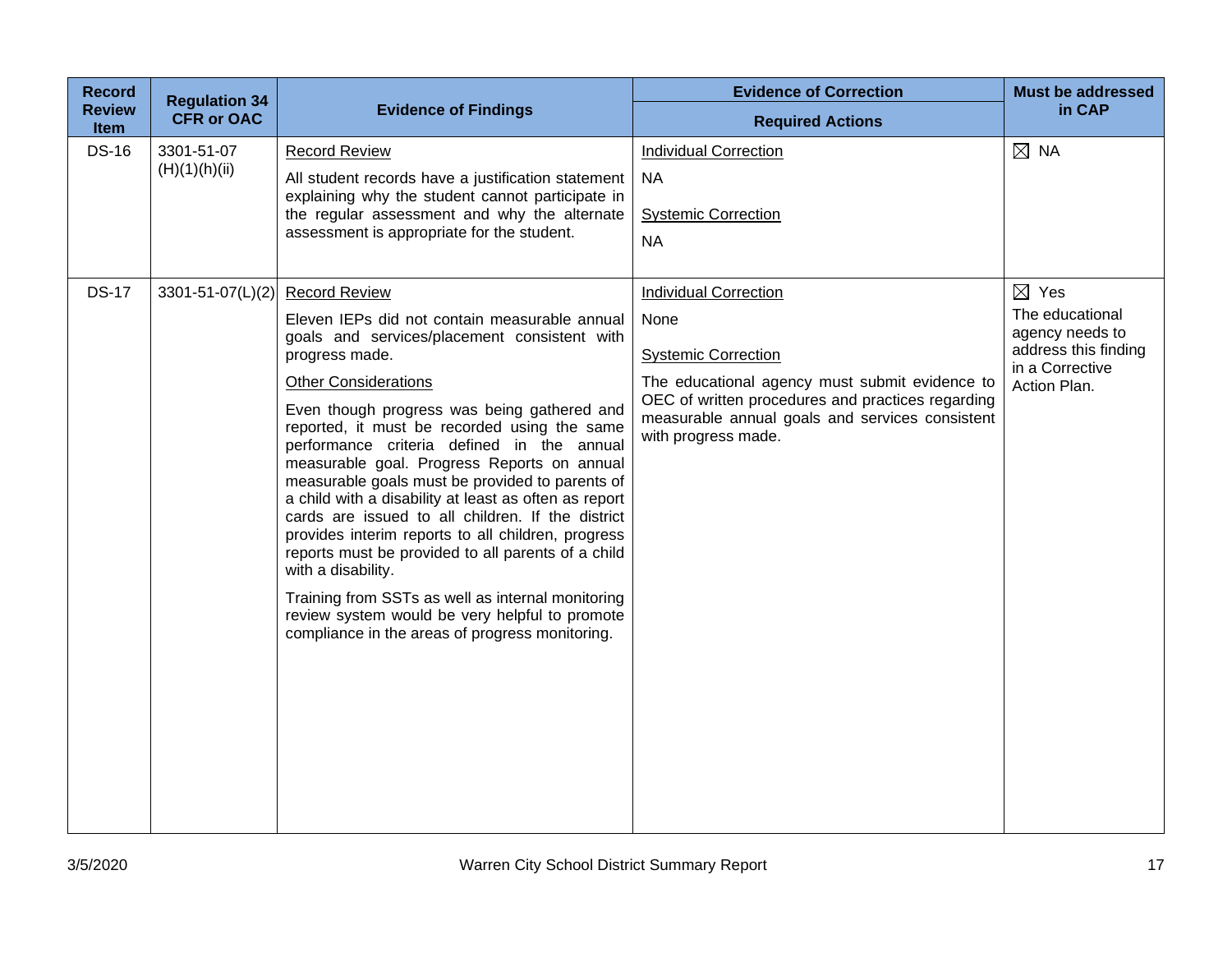| <b>Record</b>              | <b>Regulation 34</b> |                                                                                                                                                                                                                                                                                                                                                                                                                                                                            | <b>Evidence of Correction</b>                                                                                                                                                                                                                                                                                                                                                                                                                                                                                                                                                                                                                                                                                                                                                                                                                                                                                                                                | <b>Must be addressed</b>                                                                                                          |
|----------------------------|----------------------|----------------------------------------------------------------------------------------------------------------------------------------------------------------------------------------------------------------------------------------------------------------------------------------------------------------------------------------------------------------------------------------------------------------------------------------------------------------------------|--------------------------------------------------------------------------------------------------------------------------------------------------------------------------------------------------------------------------------------------------------------------------------------------------------------------------------------------------------------------------------------------------------------------------------------------------------------------------------------------------------------------------------------------------------------------------------------------------------------------------------------------------------------------------------------------------------------------------------------------------------------------------------------------------------------------------------------------------------------------------------------------------------------------------------------------------------------|-----------------------------------------------------------------------------------------------------------------------------------|
| <b>Review</b><br>Item      | <b>CFR or OAC</b>    | <b>Evidence of Findings</b>                                                                                                                                                                                                                                                                                                                                                                                                                                                | <b>Required Actions</b>                                                                                                                                                                                                                                                                                                                                                                                                                                                                                                                                                                                                                                                                                                                                                                                                                                                                                                                                      | in CAP                                                                                                                            |
| <b>DS-18</b>               | 3301-51-07(L)        | <b>Record Review</b><br>Five IEPs did not show evidence that revisions<br>were made based on data indicating changes in<br>student needs or abilities.<br><b>Other Considerations</b><br>Through the review of records and progress<br>reports, it appears Warren City School District's<br>special education staff is not familiar with the IEP<br>amendment process. Warren City Schools can<br>address this issue by providing additional training<br>through the SSTs. | <b>Individual Correction</b><br>The educational agency must reconvene the teams<br>to review and amend the IEPs to reflect changes<br>made based on current needs or abilities.<br><b>Systemic Correction</b><br>The educational agency must submit evidence to<br>OEC of written procedures and practices regarding<br>using data to revise IEPs based on changes in<br>student needs or abilities.                                                                                                                                                                                                                                                                                                                                                                                                                                                                                                                                                         | $\boxtimes$ Yes<br>The educational<br>agency needs to<br>address this finding<br>in a Corrective<br>Action Plan.                  |
| <b>DS-19</b><br>300.321(5) | 3301-51-07(I)        | <b>Record Review</b><br>Six IEPs did not indicate that the IEP Team<br>included a group of qualified professionals.                                                                                                                                                                                                                                                                                                                                                        | <b>Individual Correction</b><br>For the IEPs identified as noncompliant, the<br>educational agency must:<br>Provide documentation that the parent was<br>$\bullet$<br>informed prior to the IEP meeting that the<br>person qualified to interpret the instructional<br>implications of evaluation results would not<br>participate in the meeting, and<br>Provide a written excuse signed by the parents<br>and the educational agency that allowed the<br>person qualified to interpret the instructional<br>implications of evaluation results not to be in<br>attendance at the IEP meeting, or<br>Reconvene the IEP team to review the IEP with<br>all required members present.<br><b>Systemic Correction</b><br>The educational agency must submit evidence to<br>OEC of written procedures and practices regarding<br>the involvement of people qualified to interpret the<br>instructional implications of evaluation results in the<br>IEP process. | $\boxtimes$ No<br>The educational<br>agency does not<br>need to address this<br>finding in a<br><b>Corrective Action</b><br>Plan. |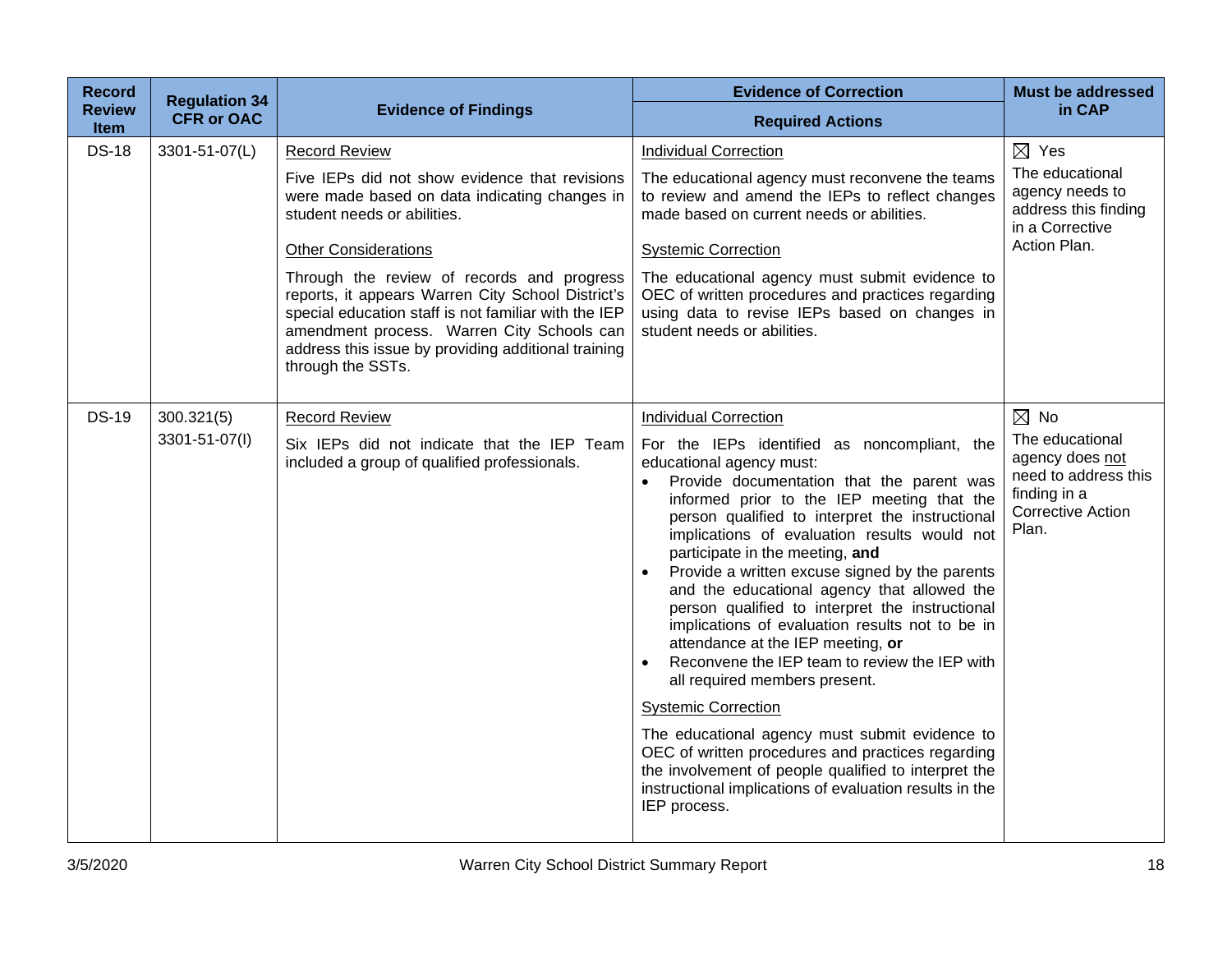## **Component 3: Least Restrictive Environment (LRE) and IEP Alignment**

*Each educational agency shall ensure that to the maximum extent appropriate, children with disabilities, including children in public or nonpublic institutions or other care facilities, are educated with children who are nondisabled; and that a continuum of alternative placements is available to meet the needs of children with disabilities for special education and related services.*

| <b>Record</b>                | <b>Regulation 34</b>                                |                                                                                                                                                                                                                                                                             | <b>Evidence of Correction</b>                                                                                                                                                                                                                                                                                                                                                                                                                                                                                                                                                                                                                                                             | <b>Must be</b>                                                                                                   |
|------------------------------|-----------------------------------------------------|-----------------------------------------------------------------------------------------------------------------------------------------------------------------------------------------------------------------------------------------------------------------------------|-------------------------------------------------------------------------------------------------------------------------------------------------------------------------------------------------------------------------------------------------------------------------------------------------------------------------------------------------------------------------------------------------------------------------------------------------------------------------------------------------------------------------------------------------------------------------------------------------------------------------------------------------------------------------------------------|------------------------------------------------------------------------------------------------------------------|
| <b>Review</b><br><b>Item</b> | <b>CFR or OAC</b>                                   | <b>Evidence of Findings</b>                                                                                                                                                                                                                                                 | <b>Required Actions</b>                                                                                                                                                                                                                                                                                                                                                                                                                                                                                                                                                                                                                                                                   | addressed in CAP                                                                                                 |
| LRE-1                        | 300.114<br>300.320(a)(5)<br>3301-51-07<br>(H)(1)(f) | <b>Record Review</b><br>Eight IEPs did not include an explanation of the<br>extent to which the child will not participate with<br>nondisabled children in the general education<br>classroom.<br><b>Other Considerations</b><br>Some of the LRE statements were either too | Individual Correction<br>The educational agency must reconvene the teams<br>of the IEPs identified as noncompliant to review and<br>include a justification as to why the child was<br>removed from the general education classroom.<br>The justification should:<br>Be based on the needs of the child, not the                                                                                                                                                                                                                                                                                                                                                                          | $\boxtimes$ Yes<br>The educational<br>agency needs to<br>address this finding<br>in a Corrective<br>Action Plan. |
|                              |                                                     | generic, referred to the disability as a justification or<br>absent all together.<br>Training from SSTs as well as internal monitoring<br>review system would be very helpful to promote<br>compliance in the areas of Least Restrictive<br>Environment.                    | disability.<br>Reflect that the team has given adequate<br>consideration to meeting the student's needs in<br>the general classroom with supplementary aids<br>and services.<br>Document that the nature or severity of the<br>disability is such that education in general<br>education classes, even with the use of<br>supplementary aids and services, cannot be<br>achieved satisfactorily.<br>Describe potential harmful effects to the child or<br>others, if applicable.<br><b>Systemic Correction</b><br>The educational agency must submit evidence to<br>OEC of written procedures and practices regarding<br>the least restrictive environment placement decision<br>process. |                                                                                                                  |